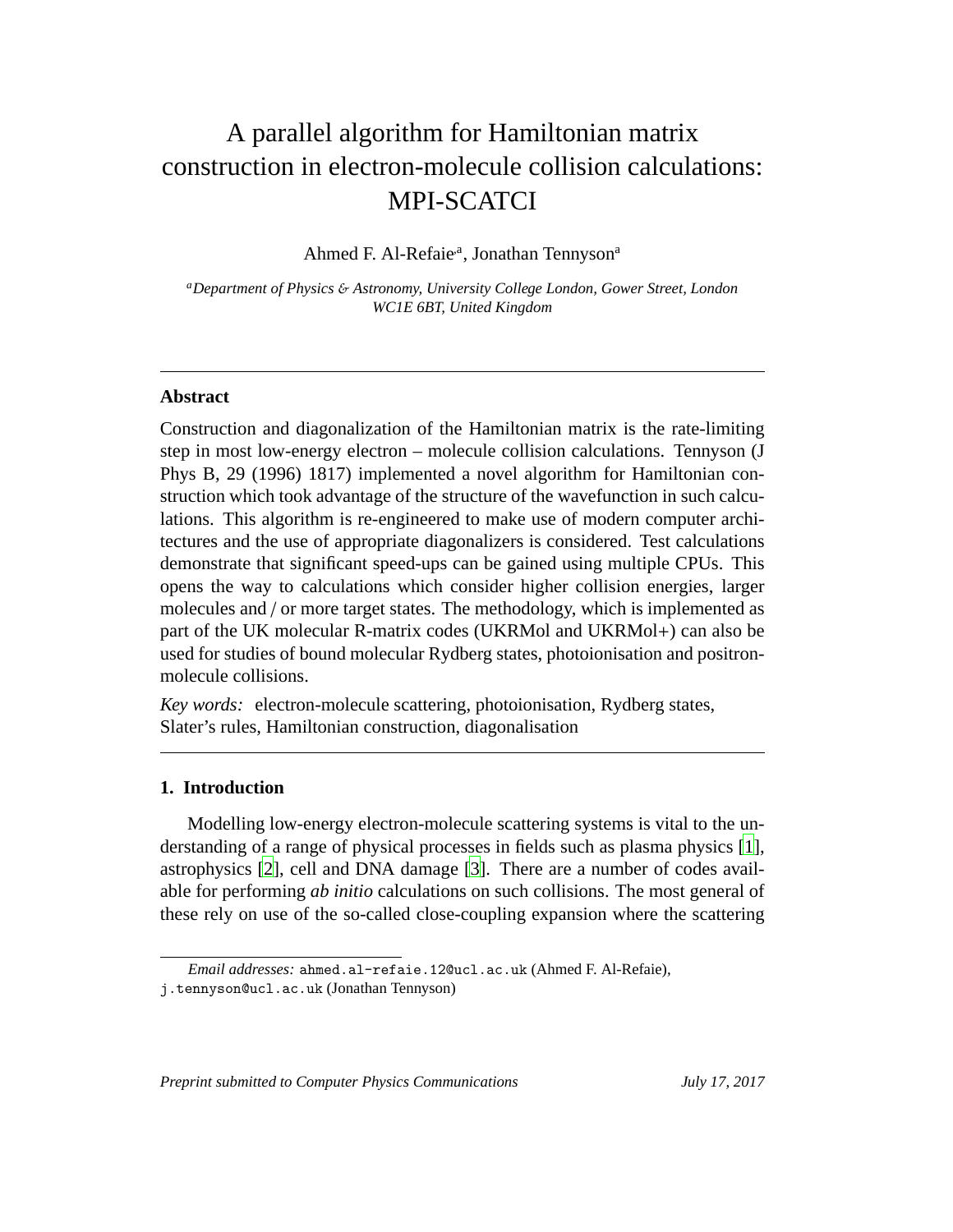wavefunction,  $\Psi_k$ , is represented, at least in the region of the molecular target, by:

$$
\Psi_k = \mathcal{A} \sum_{j,n} \phi_{in}(x_1, x_2, ....x_N) u_{ij}(x_{N+1}) a_{injk} + \sum_{\ell} \chi_{\ell}(x_1, x_2, ....x_{N+1}) b_{\ell k} \qquad (1)
$$

where  $\phi_{in}$  are the target wavefunctions and  $u_{ij}$  are continuum orbitals. The index *i* is the target symmetry, *j* is the continuum orbital index and *n* counts over target states belonging to symmetry  $i$ .  $\mathcal{A}$  is the anti-symmetrization operator to ensure that the target times continuum wavefunction obeys the Pauli principle. The  $\chi_{\ell}$ are short-range or  $L^2$  functions where all electrons occupy target orbitals;  $x_p$  represents the coordinates of electron *p* where it is assumed that the target has *N* electrons and hence the scattering system has  $N + 1$  electrons. Finally,  $a_{inik}$  and  $b_{lk}$  are the variational coefficients obtained by diagonalization of the Hamiltonian.

A variety of different models can be represented by this close-coupling expansion [\[4](#page-24-2)], including ones based on the use pseudo-states to augment expansion in physical target states. This approach is employed in the R-matrix with pseudostates (RMPS) procedure [\[5](#page-24-3)[–7\]](#page-24-4). In general, the target wave-function is expanded in configuration interaction (CI) form as a linear combination of configuration state functions (CSFs)  $\eta$ :

$$
\phi_{in} = \sum_{m} c_{imn} \eta_{im}.
$$

The Hamiltonian matrix derived from the use close-coupling expansion described above has a characteristic structure, see Fig. [1](#page-5-0) below. In 1996, Tennyson [\[8\]](#page-24-5) showed that it was possible to exploit this structure to greatly speed-up the construction of scattering Hamiltonians. His algorithm, as implemented in module SCATCI and which is discussed in detail below, has formed the backbone of various implementations of the UK Molecular R-matrix codes [\[9](#page-24-6)[–13](#page-24-7)]. The algorithm used by SCATCI is extremely efficient leading it to be used for extensive close-coupling calculations on electron collisions  $N_2^+$  [\[14](#page-25-0)], SiN [\[15\]](#page-25-1), CH<sub>3</sub>CN [\[16](#page-25-2)], uracil [\[17,](#page-25-3) [18\]](#page-25-4) pyramidine [\[19\]](#page-25-5) and many others systems, as well as for studies of positron–molecule collisions [\[20](#page-25-6)[–22\]](#page-25-7).

Hamiltonian construction and diagonalization is usually the slowest step in the *ab initio* treatment of low-energy electron-molecule scattering. While diagonalization can usually spread over a number of cores, SCATCI is currently limited by its serial nature. This step in the calculation can become expensive if one or more of the following applies: (a) the use of an extensive list target states and/or pseudo-state; (b) large target CI expansions; (c) large continuum orbital basis sets. With modern calculations it is quite possible that all three of these criteria apply and it is quite easy to design desirable but intractable calculations for even diatomic targets [\[23\]](#page-25-8). The recent development of the B-spline based UKRMol+ code [\[13](#page-24-7), [24](#page-25-9)], which extends both the range of energies and size of target that it is possible to treat, has only further exacerbated this situation.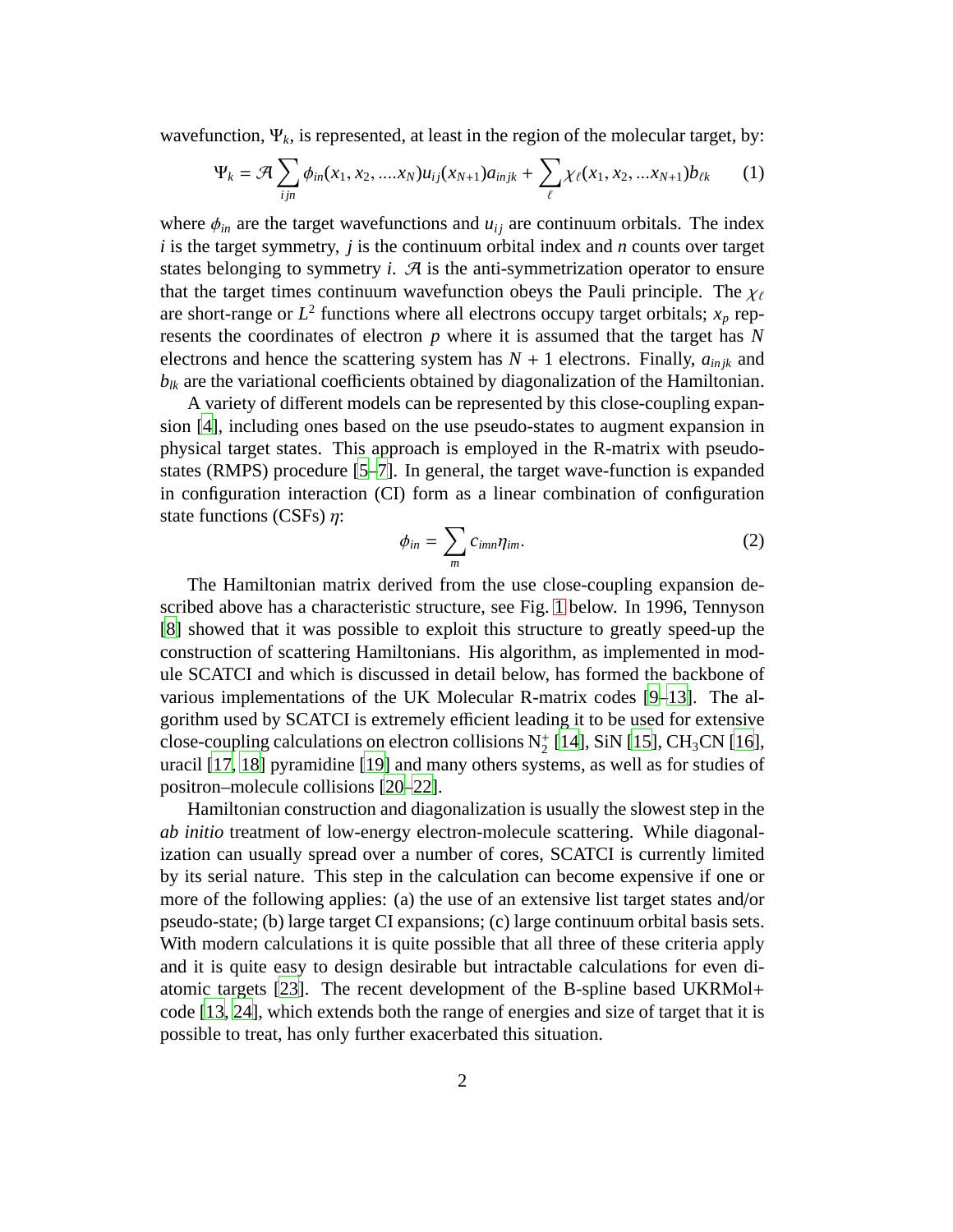It would therefore appear timely to revisit Tennyson's Hamiltonian build algorithm. This algorithm was designed to run on serial computers and, given the prevalence of modern multi-core architectures, it is on a parallel implementation that we particularly focus. At the same time, it has been recognized that the structure of various the Hamiltonian matrices that can be generated using this algorithm lend themselves to different diagonalization procedures [\[22,](#page-25-7) [25](#page-25-10)]. These different diagonalization options are also integrate into a new MPI code, MPI-SCATCI. The next section specifies the formal aspects of the new code. Section 3 introduces the code itself, which is freely available from the ukrmol-in project in the CCPForge program depository<sup>[1](#page-2-0)</sup>, Section 4 gives some illustrative timings. Our conclusions and suggestions for future work are given in Section 5.

## **2. Theory**

Using the close-coupling expansion in the form of Eq. (1) and the target CI expansion of Eq. (2) to build the final Hamiltonian matrix one needs, at least in principle, to evaluate many Hamiltonian matrix elements of the form

$$
H_{imj,i'm'j'} = \langle \eta_{im} u_{ij} | \hat{H} | \eta_{i'm'} u_{i'j'} \rangle \tag{3}
$$

<span id="page-2-2"></span>In practice the CSFs are expanded in terms of an orthogonal set of spin-orbitals which in turn are represented by atom and molecule centred functions of various types [\[26\]](#page-26-0), which are discussed further below. However, we note that for accurate calculations, the target CI expansions can be very long and the the number of target states is usually significantly smaller than the number of target CSFs. To allow the identification of target states within the expansion, for example to correctly assign asymptotic channels, it is desirable to contract the matrix:

$$
\tilde{H}_{inj,i'n'j'} = \sum_{m,m'} c_{imn} c_{i'm'n'} H_{imj,i'm'j'}
$$
\n(4)

<span id="page-2-1"></span>where  $c_{imn}$  is the coefficient of the target CI expansion, see Eq. (2). The target- $L^2$ part of the calculation undergoes a similar contraction scheme:

<span id="page-2-3"></span>
$$
\tilde{H}_{inj,l} = \sum_{m} c_{imn} H_{imj,l}.
$$
\n(5)

These steps very significantly reduce the size of the Hamiltonian, hence the description contraction, and the majority of matrix elements retained are usually between the  $L^2$  functions.

<span id="page-2-0"></span><sup>&</sup>lt;sup>1</sup><https://ccpforge.cse.rl.ac.uk/gf/project/ukrmol-in> (registration required)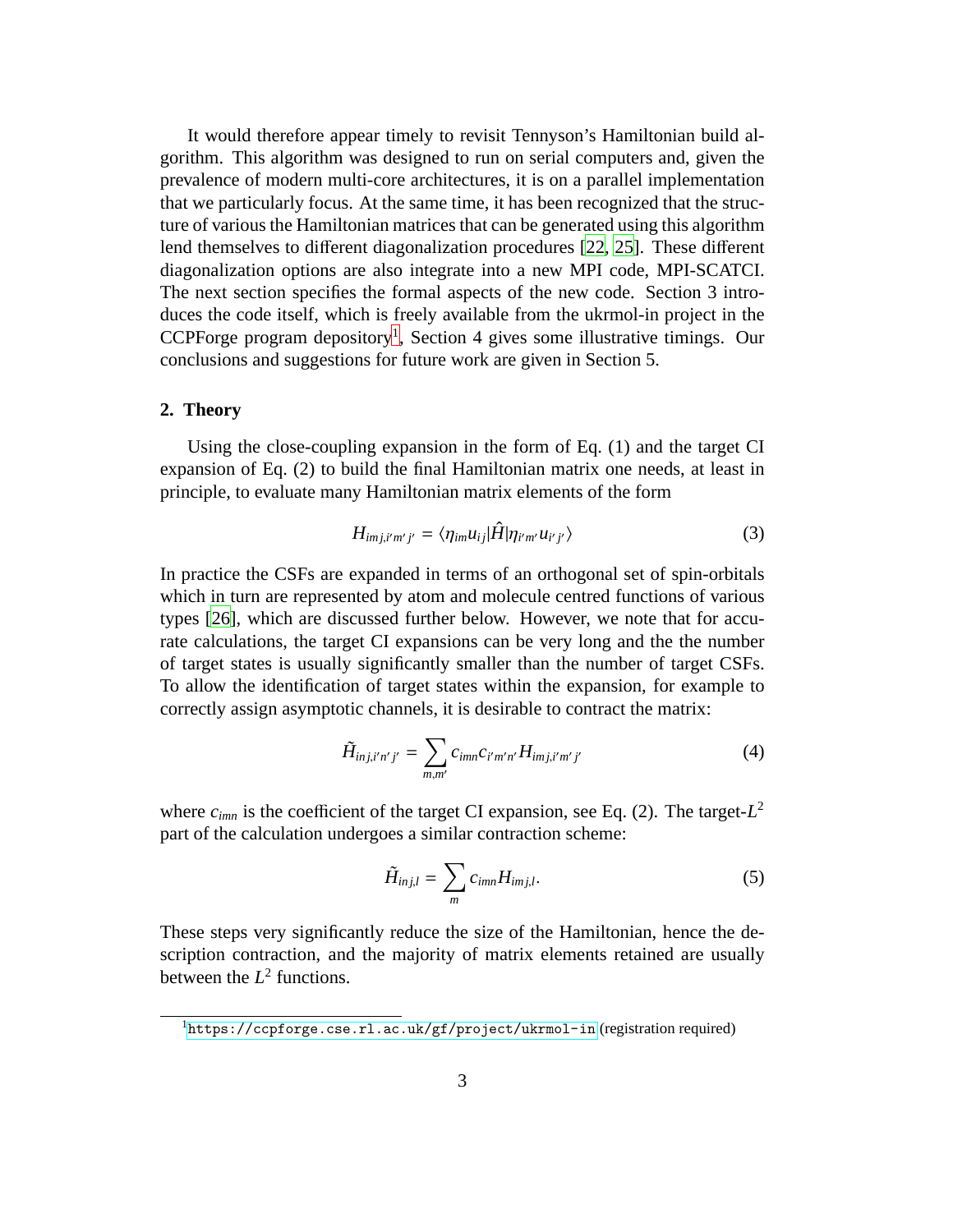#### *2.1. Symbolic evaluation, prototyping and expansion*

Whilst the matrix itself is smaller, evaluating Eq. [\(4\)](#page-2-1), in principle, requires the evaluation of all integrals in Eq. [\(3\)](#page-2-2). SCATCI implements the algorithm of Tennyson [\[8](#page-24-5)] that avoids evaluating integrals and explicit computation of the uncontracted Hamiltonian. This is done through the manipulation of symbolic matrix elements [\[27](#page-26-1)] generated using prototype CSFs [\[28](#page-26-2), [29\]](#page-26-3). This procedure exploits the structure of the scattering wavefunction, see Eq. (1), where a particular target wavefunction or CSF is multiplied by a (long) list of continuum functions.

The Hamiltonian construction is driven from a list of CSFs. The required integrals are identified by the application of Slater's rules to give a list of symbolic matrix element. The published versions of the UKRMol/UKRMol+ codes are based on a traditional algorithm for Slater's rules. Scemama and Giner [\[30\]](#page-26-4) proposed an alternative algorithm that represents all possible spin orbitals that an electron can occupy as an array of 64-bit integers. Each integer can represent 64 spin orbitals and each set bit in the  $n<sup>th</sup>$  position represents an electron occupying the  $n<sup>th</sup>$  spin orbital. Determining the substitutions between two determinants can be easily computed by performing an exclusive-or (XOR) followed by a population count (popcnt). Their algorithm also determines the resultant phase from possible spin orbital reordering by computing the number of occupied orbitals between the differing orbitals using bit masks. A bug fix was applied to their optimized implementation that caused incorrect masks to be generated when orbital indices where of a multiple of 64, this fix has since been applied to the original authors source code. The majority of the computation relies mainly on hardware native instructions such as bit shifts, XOR and popcnt (AVX+ instruction set) making it extremely efficient and reducing overall Hamiltonian build times by factors of two to five. This algorithm is also independent of the number of electrons making it ideal for large polyatomic molecules. This efficient algorithm is the one used in MPI-SCATCI

To briefly summarize, the SCATCI procedure involves transforming the evaluation of both Hamiltonian into symbolic form. For Eq. [\(3\)](#page-2-2) this is of the form:

$$
H_{imj,i'm'j'} = \sum_{\alpha} C^{\alpha}_{imj,i'm'j'} X(I^{\alpha}_{imj,i'm'j'}) \tag{6}
$$

Where  $\alpha$  are the associated integral indices  $I^{\alpha}$  and coefficients  $C^{\alpha}$  generated for the matrix element and *X* is the integral function. Within the UK molecule R-matrix codes, the indices are four 16-bit integers representing the associated orbitals in the integral packed into a 64-bit integer. As the configurations obey the Slater-Condon rules, there are a fixed number of one and two electron integrals that can be precomputed ahead of time. Therefore, *X* is a function that maps the indices *I* into a one and two-electron integral array and returns the appropriate integral value.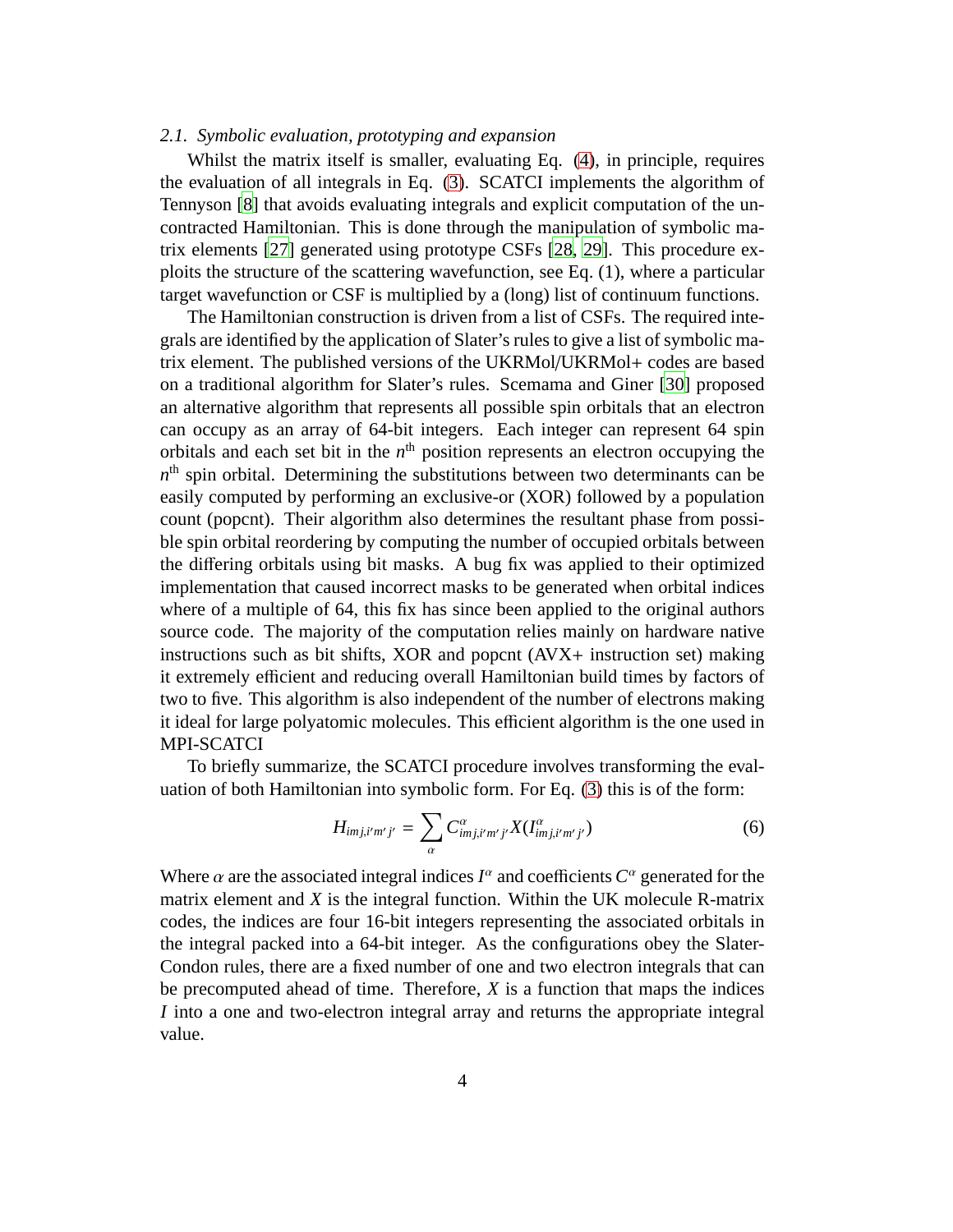The contracted matrix can also be expressed similarly:

$$
\tilde{H}_{inj,i'n'j'} = \sum_{\beta} D_{inj,i'n'j'}^{\beta} X(I_{ij,i'j'}^{\beta})
$$
\n(7)

Whilst there are essentially no integral evaluations, large numbers of continuum orbitals and target configurations make this computationally undesirable. One way this is circumvented is to utilize symbolic prototyping. This methodology removes the need to explicitly evaluate matrix elements for each continuum orbital *j* by instead evaluating the full Hamiltonian matrix elements for one or two prototype configurations corresponding to one or two *j* and generating the full symbolic lists by manipulating the integral indices. This is the essence of Tennyson's algorithm [\[8](#page-24-5)].

Transformation the full Hamiltonian matrix to the CI contracted one can be performed by contracting the minimal prototype symbolic elements of *H*. The prototype integral labels do not change but the associated coefficients do depending on the target symmetries and states:

$$
D_{inj,i'n'j'}^{\beta} = \sum_{m,m'} c_{imn} c_{i'm'n'} C_{imj,i'm'j'}^{\alpha}
$$
 (8)

after which the labels are expanded into the full range of *j*. This means that the full Hamiltonian is never explicitly evaluated.

## *2.2. Matrix classes*

The consequence of this contraction is that the matrix is now split into differing contraction classes based on the symmetry properties of the target states and the  $L^2$  functions. Below is a summary of these contracted classes with Figure [1](#page-5-0) illustrating them. Since the Hamiltonian is real symmetric, only the lower triangular portion is considered.

## *2.2.1. Classes 1 and 3*

Classes 1 and 3 involve matrix elements between functions with the same target symmetry. Class 1 are the diagonal matrix elements involving a target state times a continuum orbital. These integrals can also occur in off-diagonal elements involving different states of the same symmetry. Class 3 are the off-diagonal elements involving different target states of a given symmetry; they have a symmetric block structure. The upper triangular block is the transpose of the lower triangular. The contraction is of the form:

$$
\tilde{H}_{inj,in'j'} = \sum_{m,m'} c_{imn} c_{imn'} H_{imj,imj'} + \sum_{m,m'} (c_{imn} + c_{im'n'} + c_{im'n} c_{imn'}) H_{imj,im'j'} \tag{9}
$$

The symbols are then expanded for all target states and continuum orbitals of the target symmetry.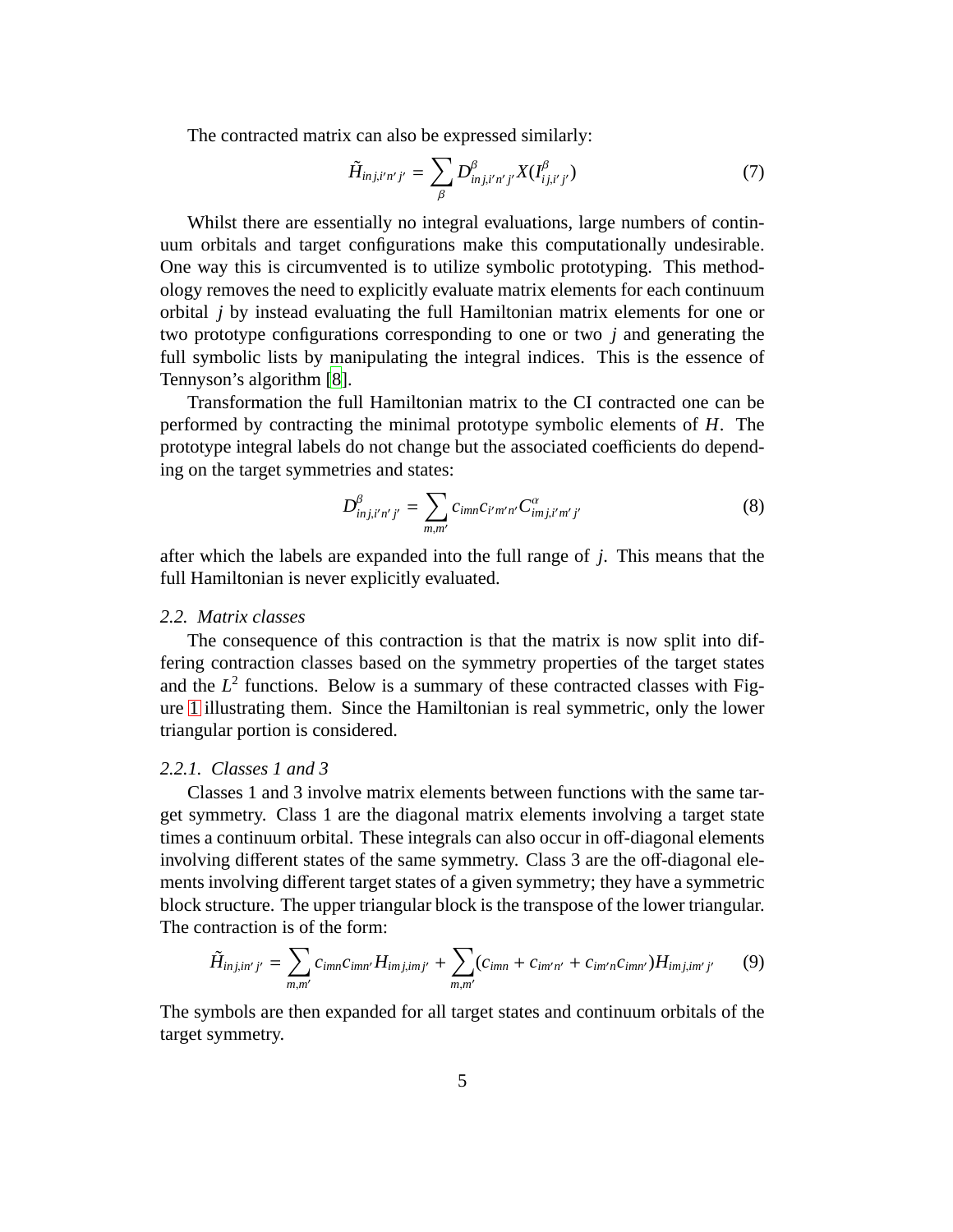

<span id="page-5-0"></span>Figure 1: Class structure of the contracted Hamiltonian for a scattering calculation with three target symmetries. φ*<sup>i</sup>*, *<sup>j</sup>* denotes a target state *i* for a target symmetry *j*. Target symmetries 1 and 2 couple to the same continuum symmetry and symmetry 1 has two target states  $\phi_{1,1}$  and  $\phi_{2,1}$ .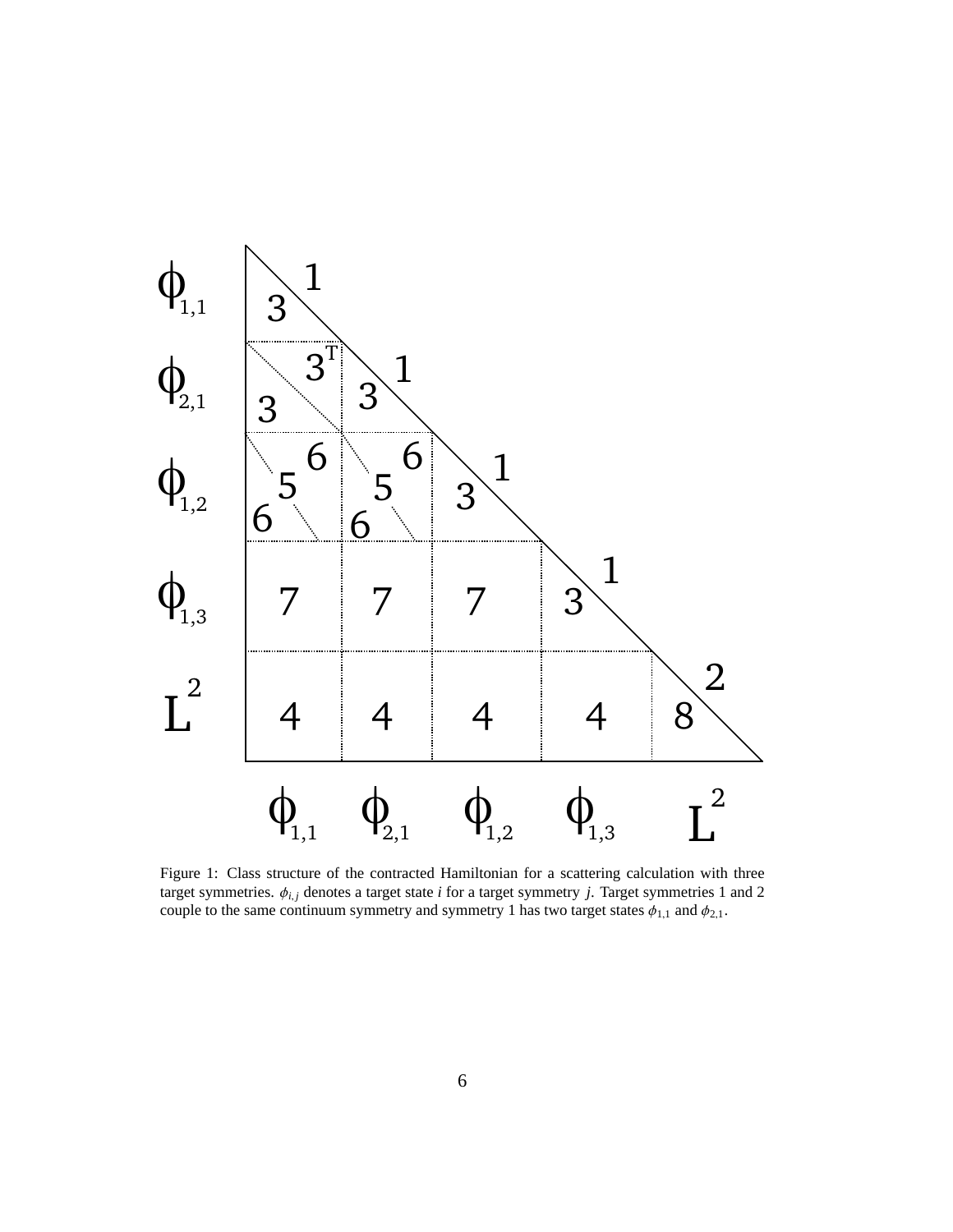#### *2.2.2. Classes 2 and 8*

Classes 2 and 8 are the diagonal and off-diagonal matrix elements of the *L* 2 functions. These undergo no form of contraction and are instead evaluated explicitly. These are referred below to as 'pure  $L^2$ ' elements.

## *2.2.3. Classes 5 and 6*

These classes involve elements where the target symmetry differs but their coupled continuum symmetry is the same. Class 5 is the diagonal element of the local matrix block and class 6 is the off-diagonal element. The contraction scheme is of the form:

$$
\tilde{H}_{inj,i'n'j'} = \sum_{m,m'} c_{imn} c_{i'm'n'} H_{imj,i'm'j'}
$$
\n(10)

## <span id="page-6-0"></span>*2.2.4. Class 7*

This class involves matrix elements where both the target and continuum symmetry differs. The contraction is the same as Eq. [\(10\)](#page-6-0) and is expanded across both target states and continuum orbitals of the target symmetries

## *2.2.5. Class 4*

For matrix elements between continuum and  $L^2$  functions the contraction is one-dimensional and is of the form given by Eq. [\(5\)](#page-2-3).

#### *2.2.6. Sparsity and diagonalization*

For almost all classes, the matrix blocks are dense with the exception of the off-diagonal pure-*L* 2 class which is sparse. An example test case calculation of electron-H<sub>2</sub>O [\[31](#page-26-5)] given in Figure [2](#page-7-0) illustrates these properties. The nature of the matrix changes depending on the choice of CSF. For this test case, the matrix is considered dense due to the smaller number of  $L^2$  functions, which encourages the usage of a dense diagonalizer such as LAPACK[\[32](#page-26-6)]. When dealing with large scattering systems of interest such as phosphoric acid, the number of  $L^2$  functions can be several orders of magnitude larger than the size of the contracted part of the matrix. The matrix at this point becomes extremely sparse and may necessitate usage of a sparse diagonalizer such as ARPACK[\[33\]](#page-26-7).

## *2.3. The UK-molecular R-matrix codes*

The UK-molecular R-matrix suite, UKRMol [\[10](#page-24-8)], and its new enhanced version, UKRMol+ [\[13](#page-24-7)], are a set of modules and programs to fully solve the electron/positronmolecule scattering problem using the R-matrix methodology. The suite splits into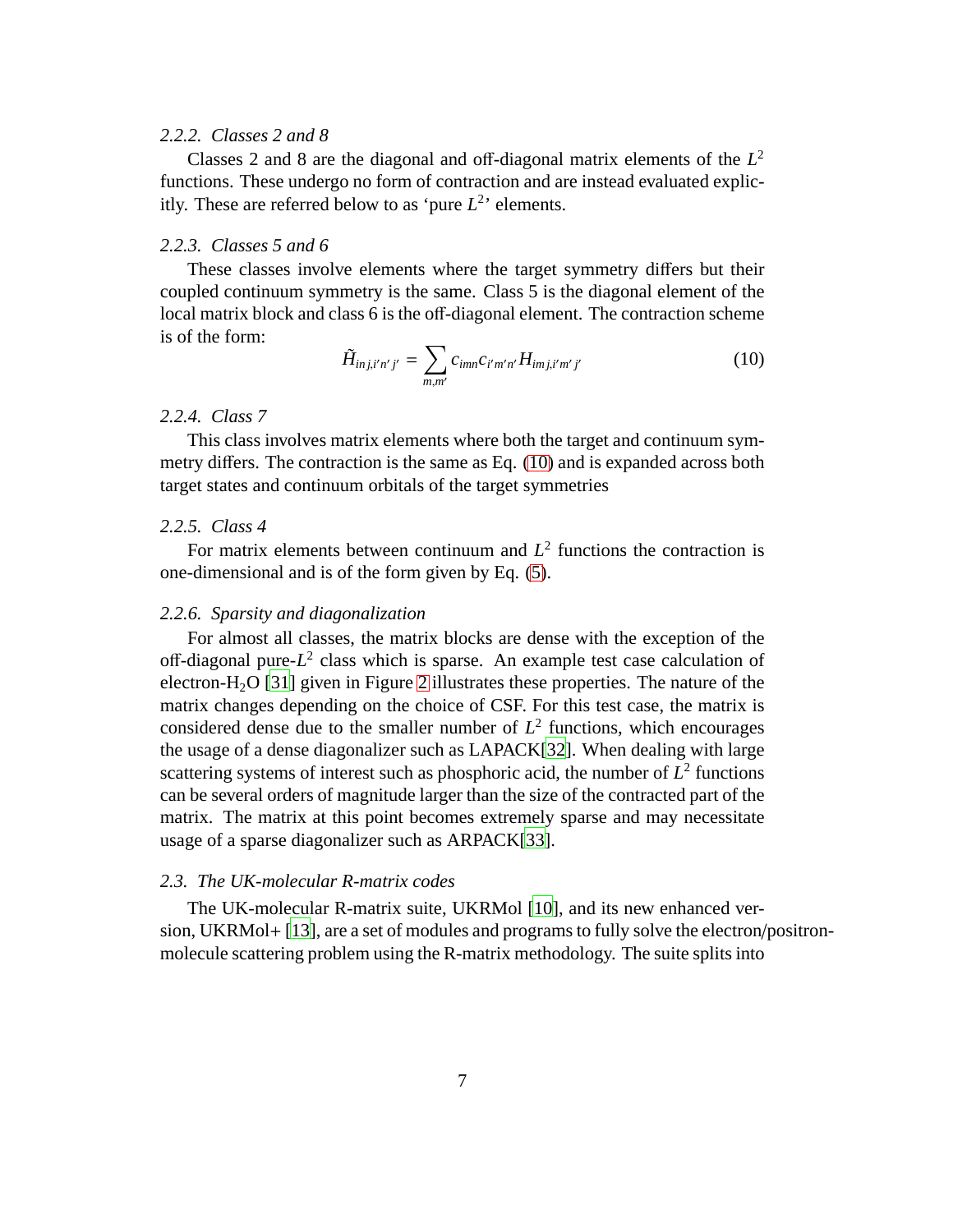

<span id="page-7-0"></span>Figure 2: The lower-triangular Hamiltonian output for a test case for  $H_2O$  with 8 target symmetries and 4 continuum symmetries. Symmetry 1 has two target states. Target symmetries 1 and 4 both couple to the continuum symmetry 4, denoted by  $(1,4) \rightarrow 4$ , leading to the appearance of contraction classes 5 and 6 in the matrix blocks ( $\phi_{1,4}, \phi_{1,1}$ ) and ( $\phi_{1,4}, \phi_{2,1}$ ). Other couplings include:  $(2, 3) \rightarrow 3$ ,  $(5, 6) \rightarrow 2$ ,  $(7, 8) \rightarrow 1$ . White colors represent zero values.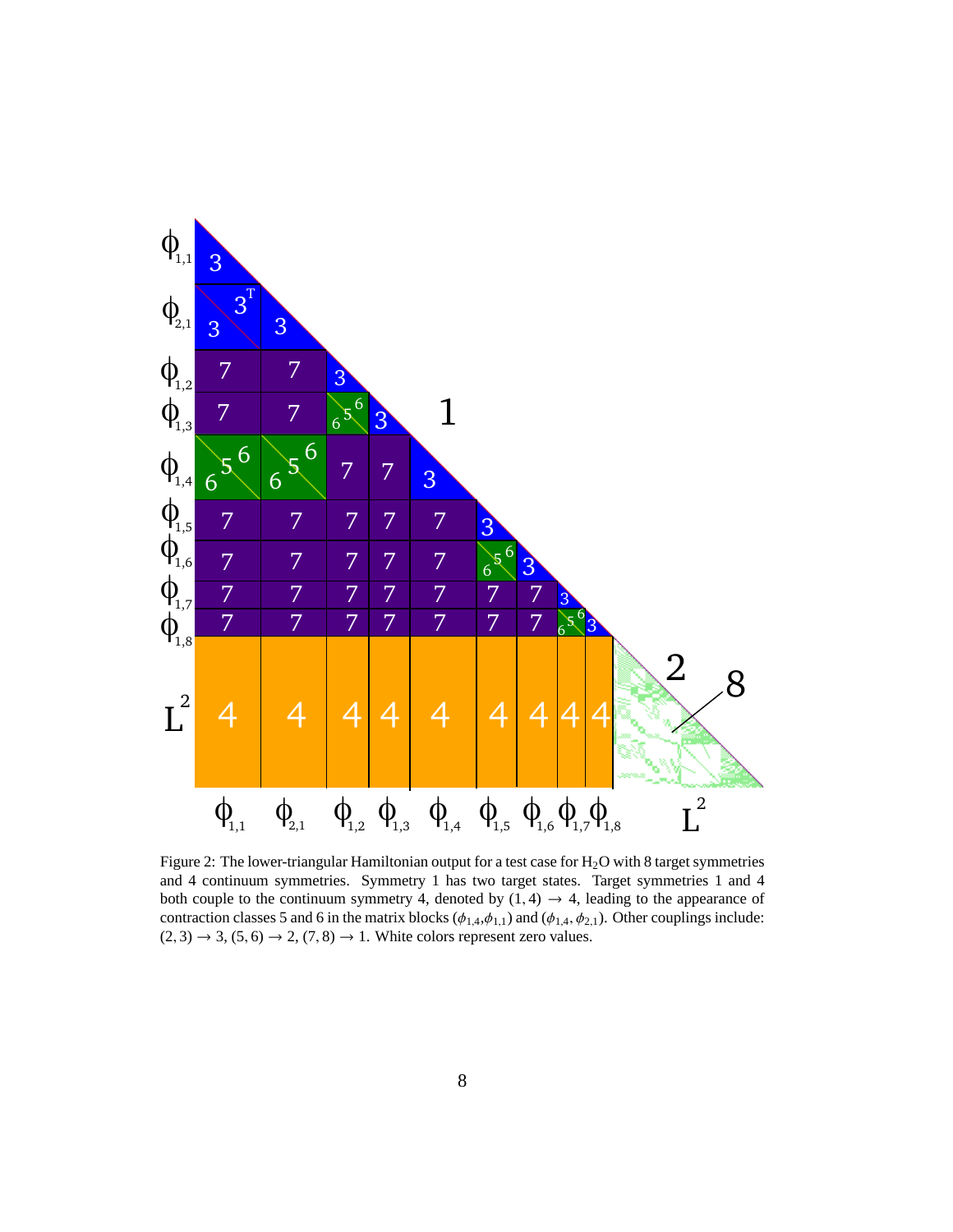two sets of codes: UKRMol-in<sup>[2](#page-8-0)</sup> which deals with the inner-region problem and UKRMol-out<sup>[3](#page-8-1)</sup> which deals with the outer region.

The codes use a a variety of methods to represent the target and continuum functions. The original code [\[9\]](#page-24-6) only consider electron collisions with diatomic molecules; it was based on the use of Slater type orbitals (STOs) to represent the target wavefunction and suitably orthogonalised [\[34](#page-26-8)] numerical functions for the continuum. The original polyatomic code [\[10,](#page-24-8) [35](#page-26-9)] uses Gaussian type orbitals (GTOs) for both the target and the continuum functions. The new UKRMol+ [\[13](#page-24-7)] also uses GTOs to represent the target but uses a hybrid GTO – B-spline basis set for the continuum. One effect of this is that the continuum expansions can become significantly larger as the code allows treatment of more partial waves (higher  $\ell$ values), larger R-matrix spheres and extensions to higher energies, all of which lead to an increase in the number of continuum functions.

A crucial module in both UKRMol and UKRMol+ is SCATCI [\[8\]](#page-24-5). SCATCI is a Fortran 77 code that deals with the building and diagonalization of the innerregion  $N + 1$  scattering Hamiltonian and is the last step before moving into the outer-region portion of the calculation.

## **3. MPI-SCATCI**

MPI-SCATCI is a complete rewrite of SCATCI in Modern Fortran (2003) that uses MPI to perform both the  $N+1$  Hamiltonian build and diagonalization. Its design is heavily based on an Object-Orientated Programming (OOP) paradigm to give the code a high degree of flexibility for further modification. Whilst previously integrating features such as a new integral format required a fair amount of modification to build subroutines, the OOP approach allows simply for the definition of a new Integral class with appropriate procedures that is then attached to the Hamiltonian at run time without touching the build code. Similar functionality also applies to the diagonalizers and as will be discussed later on in Section [3.2,](#page-11-0) gives MPI-SCATCI the ability to support almost any diagonalizer library and matrix format with little to no modification.

#### *3.1. Build parallelization*

There are three avenues for parallelisation of the scattering Hamiltonain: Across prototyping and contraction, across the expansion and across the  $L^2$  functions. The choice is dependant on the type of matrix class being calculated. Regardless of which method is used, every process performs the same class and the same target symmetry for the contracted classes as it simplifies the distribution of work.

<sup>2</sup><https://ccpforge.cse.rl.ac.uk/gf/project/ukrmol-in>

<span id="page-8-1"></span><span id="page-8-0"></span><sup>3</sup><https://ccpforge.cse.rl.ac.uk/gf/project/ukrmol-out>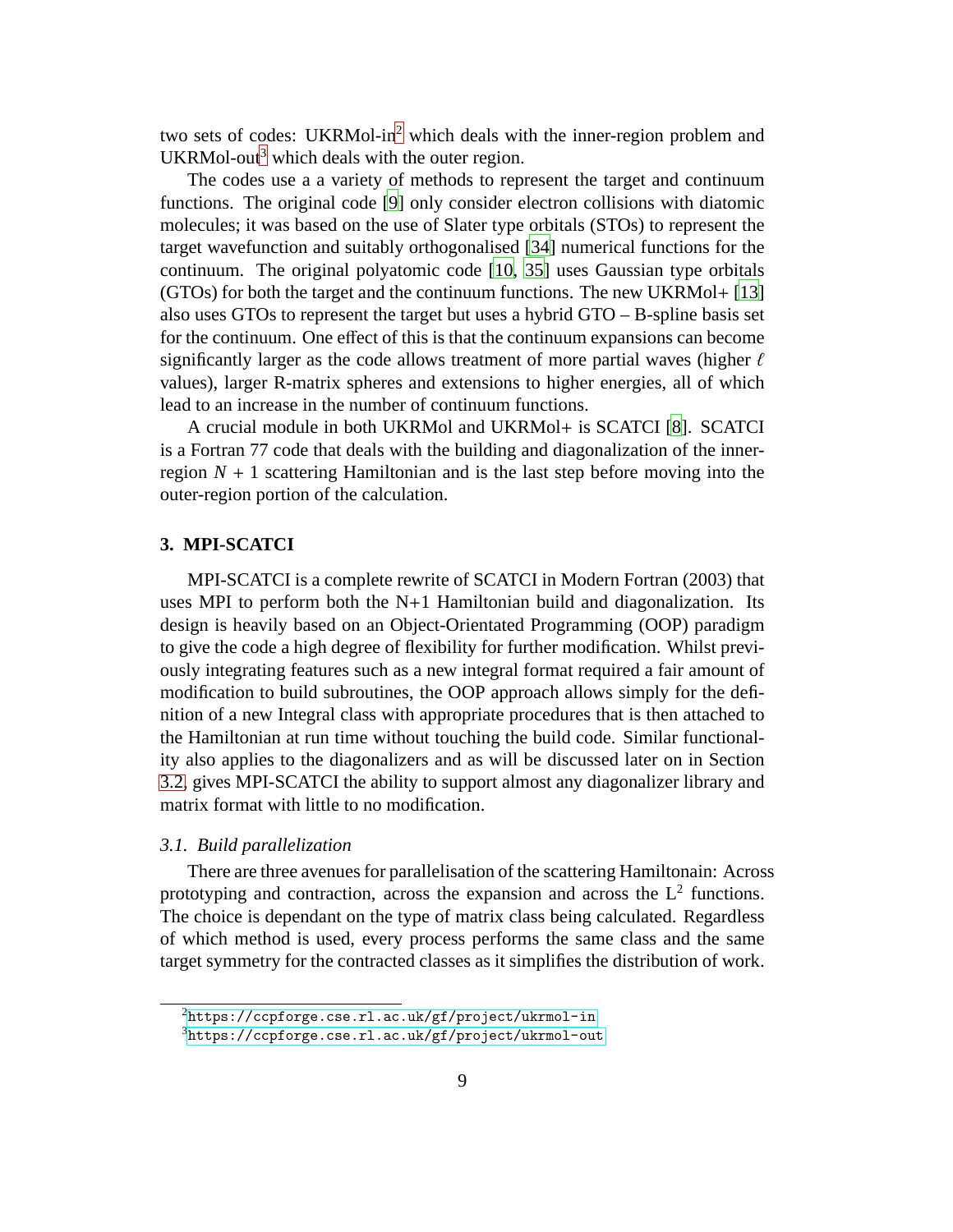

<span id="page-9-0"></span>Figure 3: A visual representation of two processes evaluating the matrix elements of classes 2 and 8 in the scattering Hamiltonian

# *3.1.1. Classes 2 and 8*

These pure- $L<sup>2</sup>$  elements are the most straightforward to consider as no contraction is required. Each Slater-Condon calculation gives symbols for a single matrix element. MPI-SCATCI combines both classes into a single calculation and the nested loop over the lower triangular is collapsed into a single loop. This loop is evenly distributed across all MPI processes and computed independently with no need for any form of communication. Viewing the calculation as a whole (as seen in Figure [3\)](#page-9-0), 'collectively' all matrix elements have been calculated. This is the parallelisation that is also used in the construction of the target Hamiltonian whose solutions are required to give the target wavefunction coefficients, see Eq. (2), and associated energies, see below.

## *3.1.2. Classes 1, 3, 5, 6, 7*

For pure continuum classes, there is a two step parallelization that occurs. Figure [4](#page-11-1) visually describes this process. The first step consists of parallelizing the prototype and contraction stage. The loop across prototype CSFs are evenly distributed among MPI processes. This means each processor *p* produces an incomplete list of contracted prototype symbols  $\tilde{H}_{in}^p$  $\int_{inj,i'n'j'}^{p}$ . At this point, a gather and reduce is performed on all *P* processes in order to retrieve the complete set of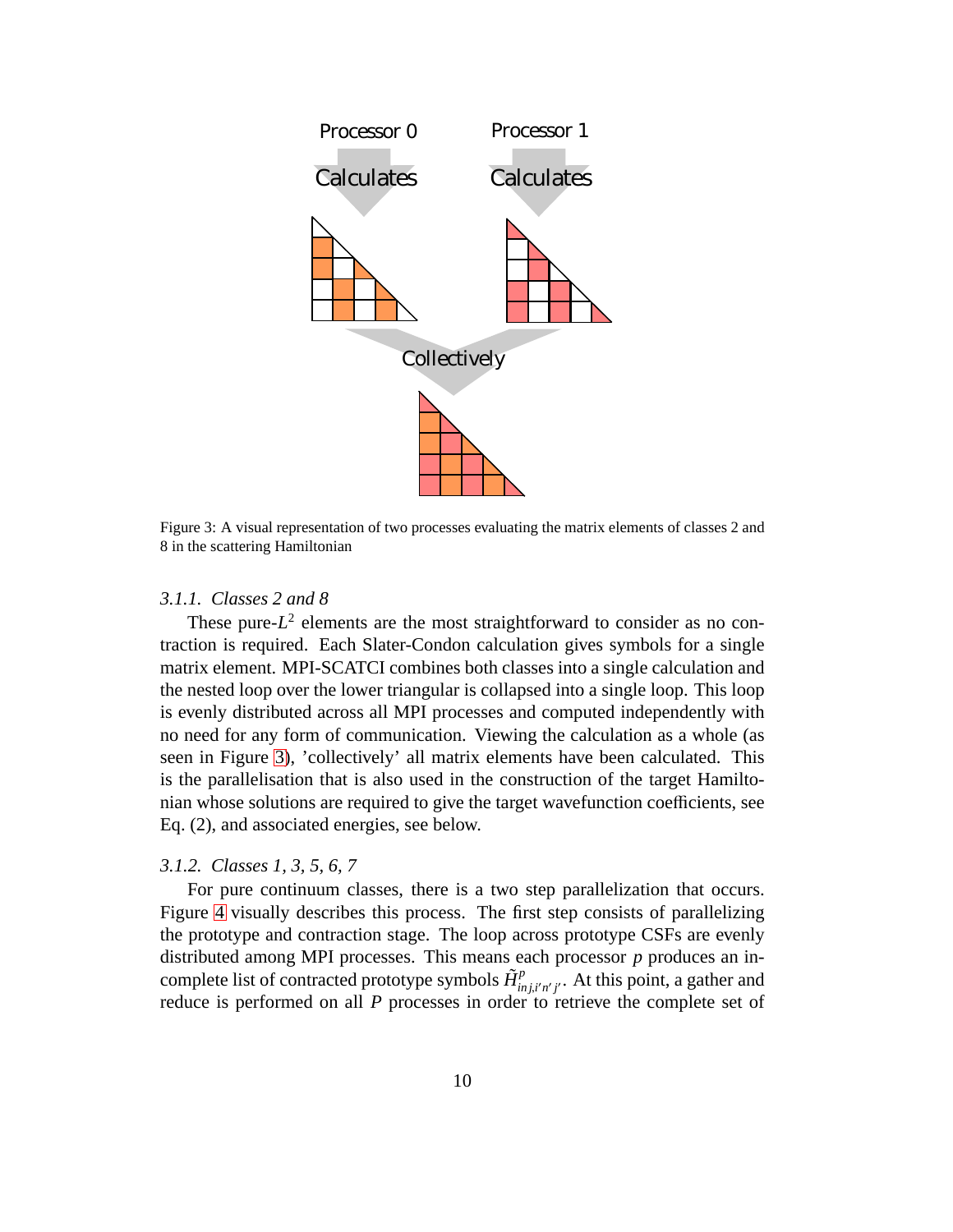contracted prototype symbols:

$$
\tilde{H}_{inj,i'n'j'} = \sum_{p}^{P} \tilde{H}_{inj,i'n'j'}^{p} \tag{11}
$$

Whilst this is a significant synchronization step, it is only performed

$$
\frac{n_t(n_t+1)}{2} \tag{12}
$$

times where  $n_t$  is the number of target symmetries. This, in general, is small number of synchronization points as the number of target symmetries in a calculation is rarely larger than single digits.

The second step is the expansion of the prototype symbols. Very little work is actually done during the expansion as it only requires modifying the indices of the integral label for each continuum orbital. However, some systems have target symmetries that are coupled to thousands of continuum orbitals. Their prototypes require expanding for millions of matrix elements for the off-diagonal classes 3, 5, 6 and 7. Originally each process performed the full expansion on their incomplete symbols followed by a reduction to retrieve the full matrix element. This unfortunately became a significant bottleneck for continuum heavy systems and therefore necessitated the need for parallelizing the expansion process as well. The parallelization of the expansion is performed by evenly distributing processes across the  $j$ ,  $j'$  expansion loop. Essentially, this step behaves similar to classes 2 and 8 and collectively the full matrix elements are computed. This two step approach benefits two types of problem sizes. For systems with a large number of prototype CSFs, the first step gives the greatest gain in performance. For systems with target symmetries that contain a huge number of continuum orbitals, the second stage provides the greatest benefit.

The original SCATCI had the option to remove all integrals involving only target orbitals from the matrix elements of classes 1, 3, 5, 6 and 7. These are replaced by adding the appropriate (precomputed) target energy along the diagonal. This approach has a number of advantages: it significantly reduces the number of integral evaluations and facilitates the manipulation of target energies, see Ref. [\[36\]](#page-26-10) for example. In future we plan to use this facility, which is retained in MPI-SCATCI, to simplify the treatment heavy atoms via the use of effective core potentials.

As discussed by Orel *et al.* [\[37](#page-26-11)], there can be a technical issue with phases of the wavefunctions generated in a pure target calculation (Eq. (2)) and the scattering wavefunction (Eq. (1)) to do with order in which the electrons are treated in the CSFs. Ignoring this problem has in the past led to generation of incorrect results, see Gillan *et al.* [\[38\]](#page-27-0). SCATCI resolves this problem by using a phase mask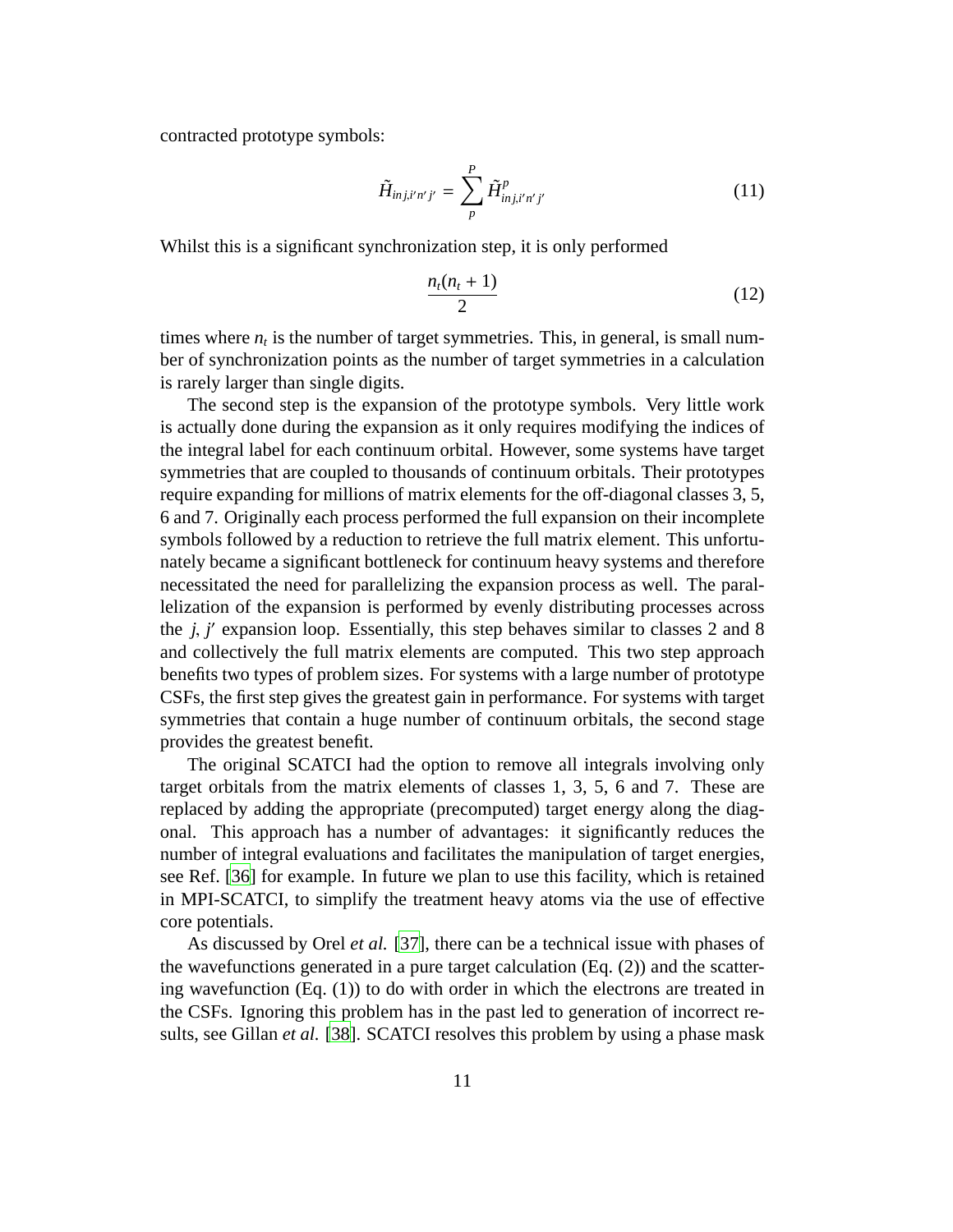

<span id="page-11-1"></span>Figure 4: A visual representation of two processes evaluating the matrix elements of continuum only classes. The first stage involves computing and contracting the prototype elements into the first incomplete symbolic elements of the contracted matrix. The second stage is the all process reduction into the full symbolic prototype list. The last stage is the expansion across *j*, *j'* for each process. This means that both processes collectively have the full contracted matrix.

which matches the phases between the two wavefunctions [\[39\]](#page-27-1). This is retained in MPI-SCATCI.

## *3.1.3. Class 4*

Class 4 is the off-diagonal continuum- $L^2$  portion of the matrix. This presents a problem as it requires prototyping and expansion for each target symmetry and  $L^2$  function. The number of  $L^2$  functions in a typical calculation is significantly larger than size of the contracted continuum. This presents a problem with the two step procedure as each  $L^2$  function for each symmetry would require a prototype synchronization step resulting in possibly millions in order to complete.

However we can exploit the fact that the prototyping, contraction and expansion are all one-dimensional loops as given by Eq. [\(5\)](#page-2-3). This means that a class calculation for each  $L^2$  function is significantly easier and faster to perform than any other contracted class. With this, the parallelization is instead performed across  $\ell$  functions for a specific target symmetry independent of any other process and eliminating any costly synchronization. This is illustrated in Figure [5](#page-12-0)

#### <span id="page-11-0"></span>*3.2. Matrix distribution*

One of the key goals for the MPI code is to not only support the diagonalizer already included in the serial SCATCI code but also a wide range of MPI diagonalizers. Since often all eigenvectors are required, a dense diagonalizer such as SCALAPACK [\[40](#page-27-2)] is ideal for its efficient householder approach. However, for scattering Hamiltonians that have sizes in the order of millions, an iterative diagonalizer, such as the Scalable Library for Eigenvalue Problem Computations (SLEPc)[\[41\]](#page-27-3), is more desirable as matrix sparsity can be exploited for storage and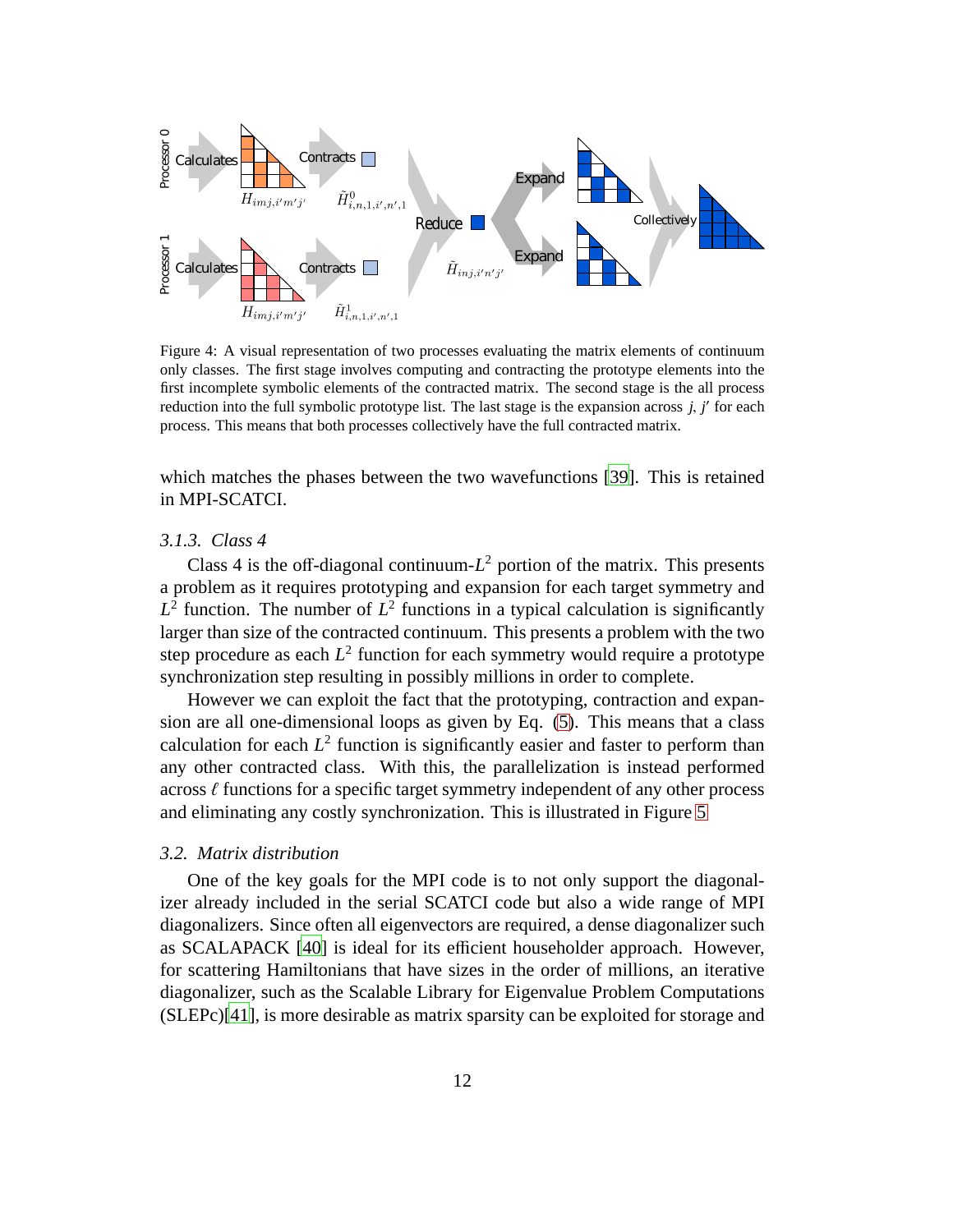

<span id="page-12-0"></span>Figure 5: A visual representation of the class 4 prototyping and expansion of a single target symmetry block containing two states using two processes. The arrows represent the direction of generation of matrix elements. The processes are distributed in a round robin style across each  $\ell$ function then prototype, contract and expand for all target states in the symmetry.

often these sizes arise in partitioned R-matrix problems that require only a small percentage of eigenvectors.

The Hamiltonian should therefore be built with regards to the final processor arrangement of the matrix elements. However both SCALAPACK and SLEPc have vastly different methods of storing the matrix. SCALAPACK uses a blockcyclic distribution and SLEPc uses a blocked row distribution. In addition, SLEPc requires the upper triangular matrix in C-style indexing. Therefore separate Hamiltonian builds would be required for each type of matrix distribution. This presents a huge cost in time to write, test and debug every Hamiltonian for every distribution.

## *3.2.1. Matrix formats*

In MPI-SCATCI, an abstract BaseMatrix class is defined which provides the Hamiltonian a standard routine to store a matrix element. An inherited abstract DistributedMatrix class is also defined which will distribute the matrix elements in any format. It works by allowing the processes to touch every single matrix element at least once at some point during execution and by applying rules.

The rules are defined by a virtual boolean function. Each inherited matrix format must define this function in order to properly place matrix elements into the correct process. Two types of storage are defined, hot and cold storage. Hot stor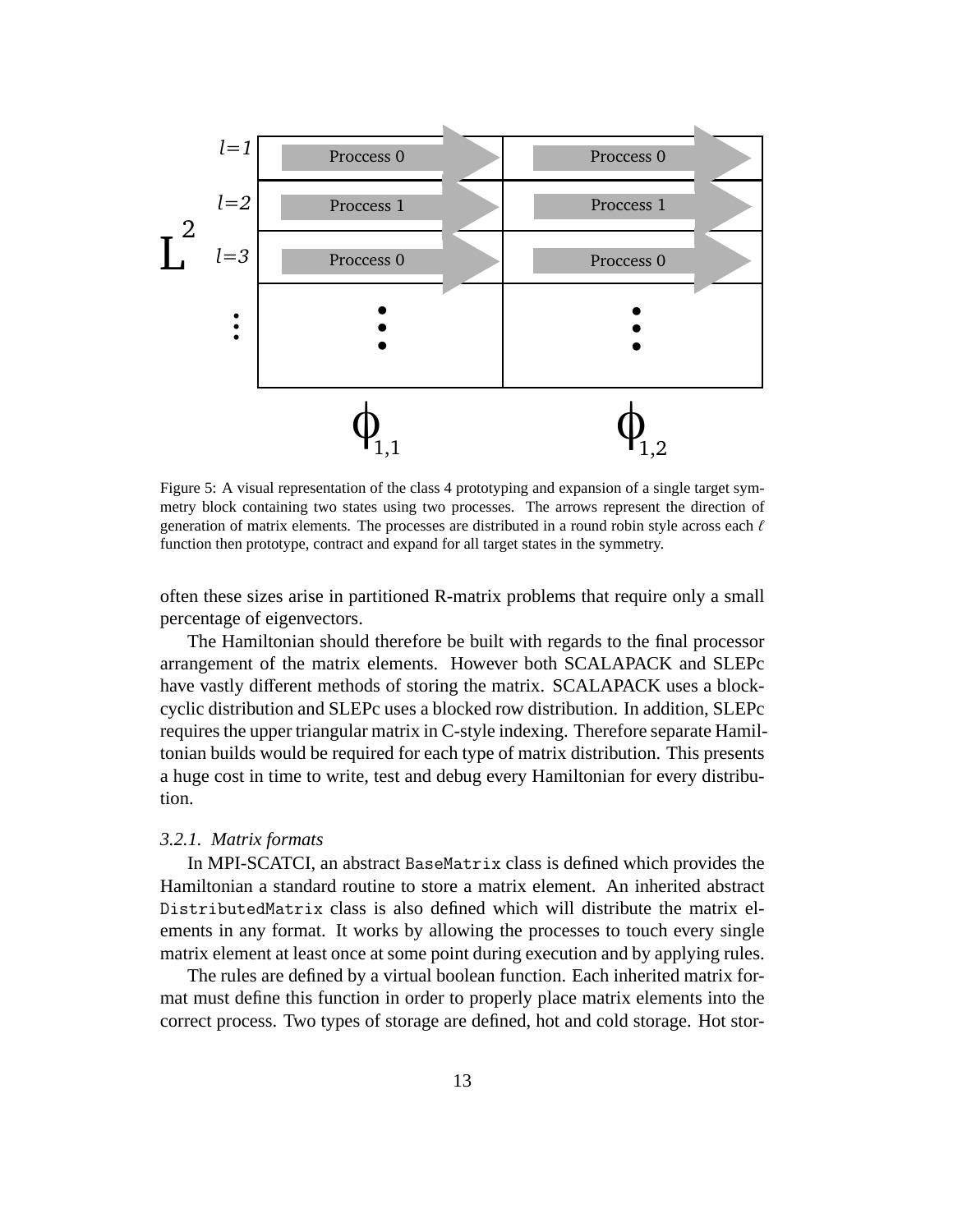age is temporary storage for matrix elements that, after applying rules, do not belong to the computing process. This type of storage is the same for all distributed matrix class. Cold storage is the permanent storage of matrix elements that will eventually be used in diagonalization. Its representation depends on the format, for SCALAPACK it is the local matrix array, for SLEPc it is a Petsc Mat object. At some point during the build an update can be triggered. This update consists of rotating the hot storage in a ring like fashion across every process as illustrated in Figure [6](#page-14-0) and applying the defined rules to each element for possible placement into cold storage. This means that communication through an interconnect only occurs with 2 of the processors in a node giving a communication overhead of the order  $2(n - 1)$  where *n* is the number of nodes. Once each processes hot storage has completed a circuit, it is cleared and ready for usage again.

An update is triggered through two means: When memory has been exhausted and when the Hamiltonian build is completed. MPI-SCATCI tracks available free memory and when a process has exhausted all of its available memory, this signals all other processes to begin an update. This has the benefit in that when either given more RAM or more processes, the number of updates required in a run decreases. This is because we can either store more matrix elements or that we are storing less matrix elements per process. As will be discussed in Section [4](#page-18-0) the update time remains essentially constant across processor counts.

This DistributedMatrix has proved beneficial as, barring initialization, requires only a single function definition to support the appropriate format without touching the Hamiltonian build. Currently, MPI-SCATCI has defined three types of distributed matrices:

- SCALAPACKMatrix
	- **–** Stores local matrix in block cyclic distribution
	- **–** Used by SCALAPACK diagonalizer
	- **–** Distribution rule:
		- ∗ Call INFOG2L. If it belongs to me then store and return true otherwise false
- SLEPcMatrix
	- **–** Stores in a PETSc Mat object in blocked row distribution
	- **–** Used by SLEPc diagonalizer
	- **–** Distribution rule:
		- ∗ Convert into upper triangular matrix and C index format
		- ∗ If it is within block row, store and return true otherwise false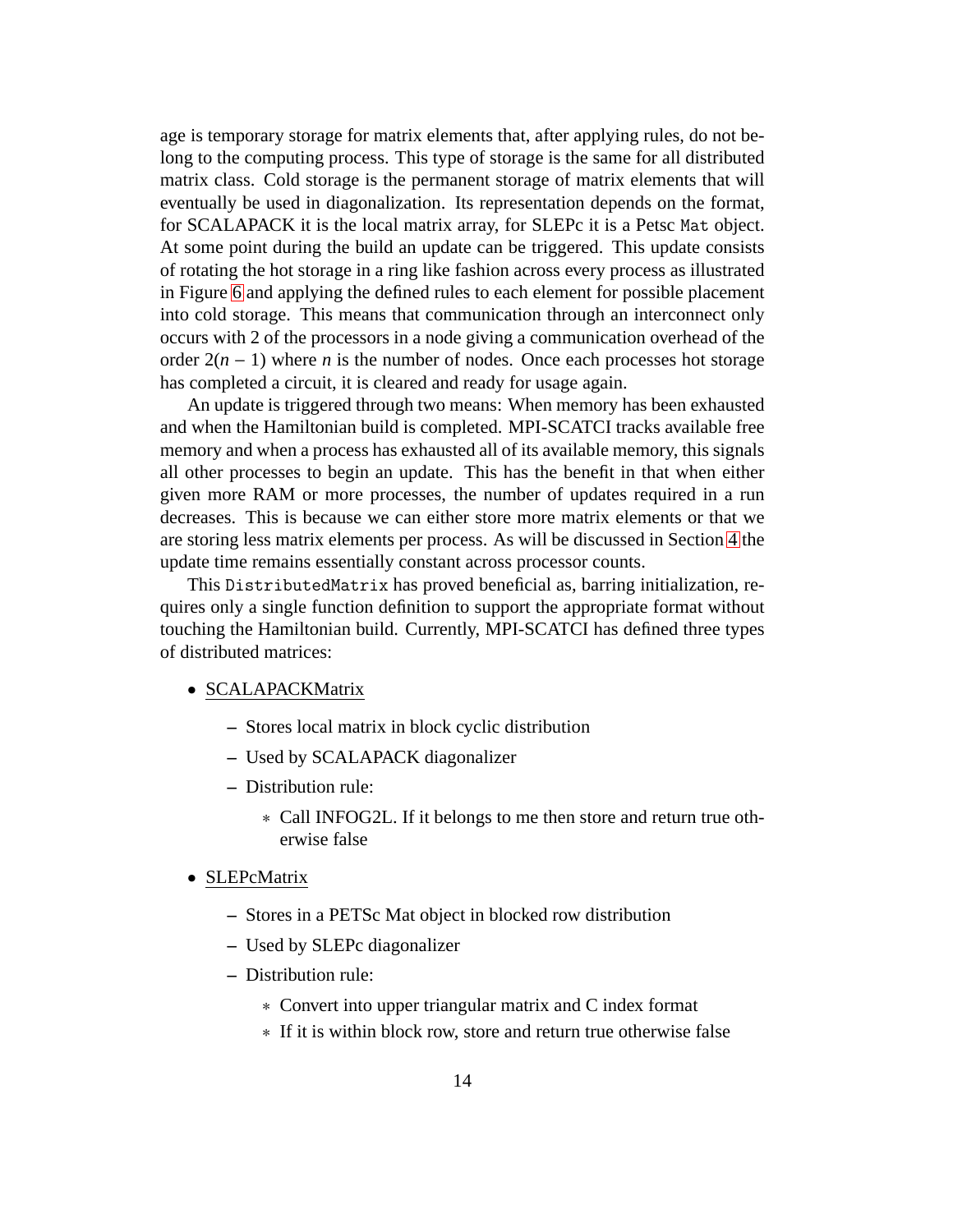

<span id="page-14-0"></span>Figure 6: Ring rotation of the each processes hot storage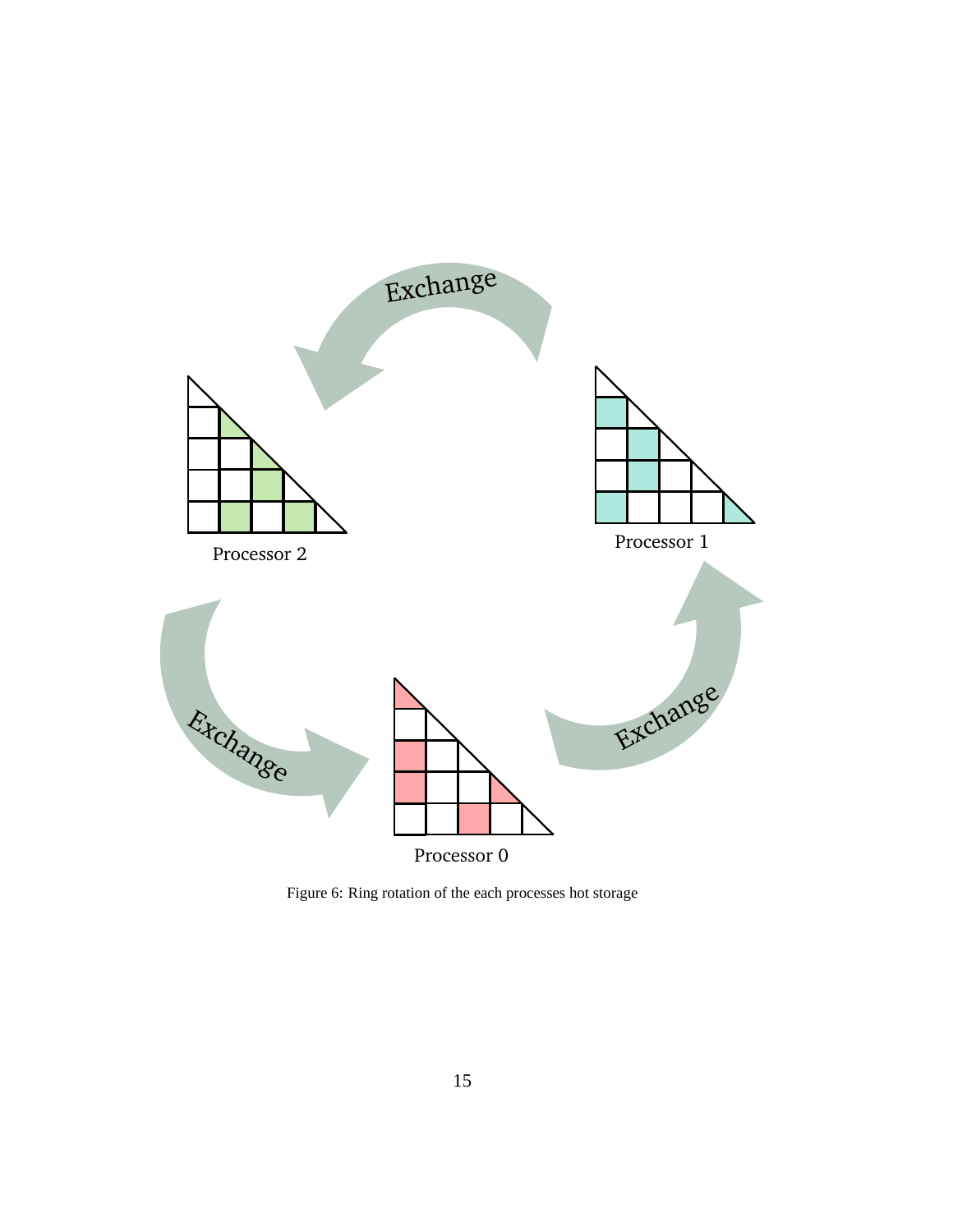## • WriterMatrix

- **–** Writes matrix elements to file
- **–** Used by original SCATCI diagonalizers
- **–** Distribution rule:
	- ∗ If I am master process, store (and write) and return true, otherwise false

The SLEPcMatrix class presents another interesting feature, the rule function can also be used to preprocess a matrix element and in this case, convert into upper triangular and C-style indexing before storing. Additionally, PETSc matrix assembly time is non-existent as the elements are all in the correct process.

### *3.2.2. Diagonalization*

The abstract Diagonalizer class provides a standard diagonalization routine that accepts a BaseMatrix as input. There is, however, no standard matrix element retrieval routine due to the vastly differing ways the matrix is stored (and sometimes not stored). Whilst it is technically valid to pass any BaseMatrix into any diagonalizer routine, it is up to the implementer to determine how to access the element for each format. The currently implemented diagonalizers perform a type check on the matrix pointer and either halts if it is not supported or calls the correct subroutine that typecasts back into its derived class. Whilst this seems to go against the OOP approach used in the rest of the code, the performance benefits are massive. For the SCALAPACK diagonalizer, the SCALAPACKMatrix provides the correct local array to immediately begin diagonalization and the same goes for the SLEPc diagonalizer and its corresponding matrix.

It is also worth noting that both SLEPc and SCALAPACK can be used in the same run. It is common for a run to use SLEPc to retrieve the target coefficients for the Hamiltonian build to then shift to SCALAPACK for the diagonalization of the scattering Hamiltonian. The diagonalizers currently supported by MPI-SCATCI are: LAPACK, Davidson [\[42\]](#page-27-4), ARPACK, SCALAPACK and SLEPc and all can be mixed in the same run. Additionally, there is an experimental feature for non-MPI diagonalizers to utilize all threads in a node by sleeping other MPI processes whilst the master process performs OpenMP diagonalization. This is beneficial for the parallel MKL LAPACK as it is generally more efficient in a single node than SCALAPACK. However, this feature is unreliable as it is dependant on the nonpolling barrier implementation of the MPI library and the pinning modes used.

#### *3.3. Large Integrals*

Under MPI, each process is given a private memory space. Taking an example 24-core node with 64 GB of memory and distributing evenly, this allows for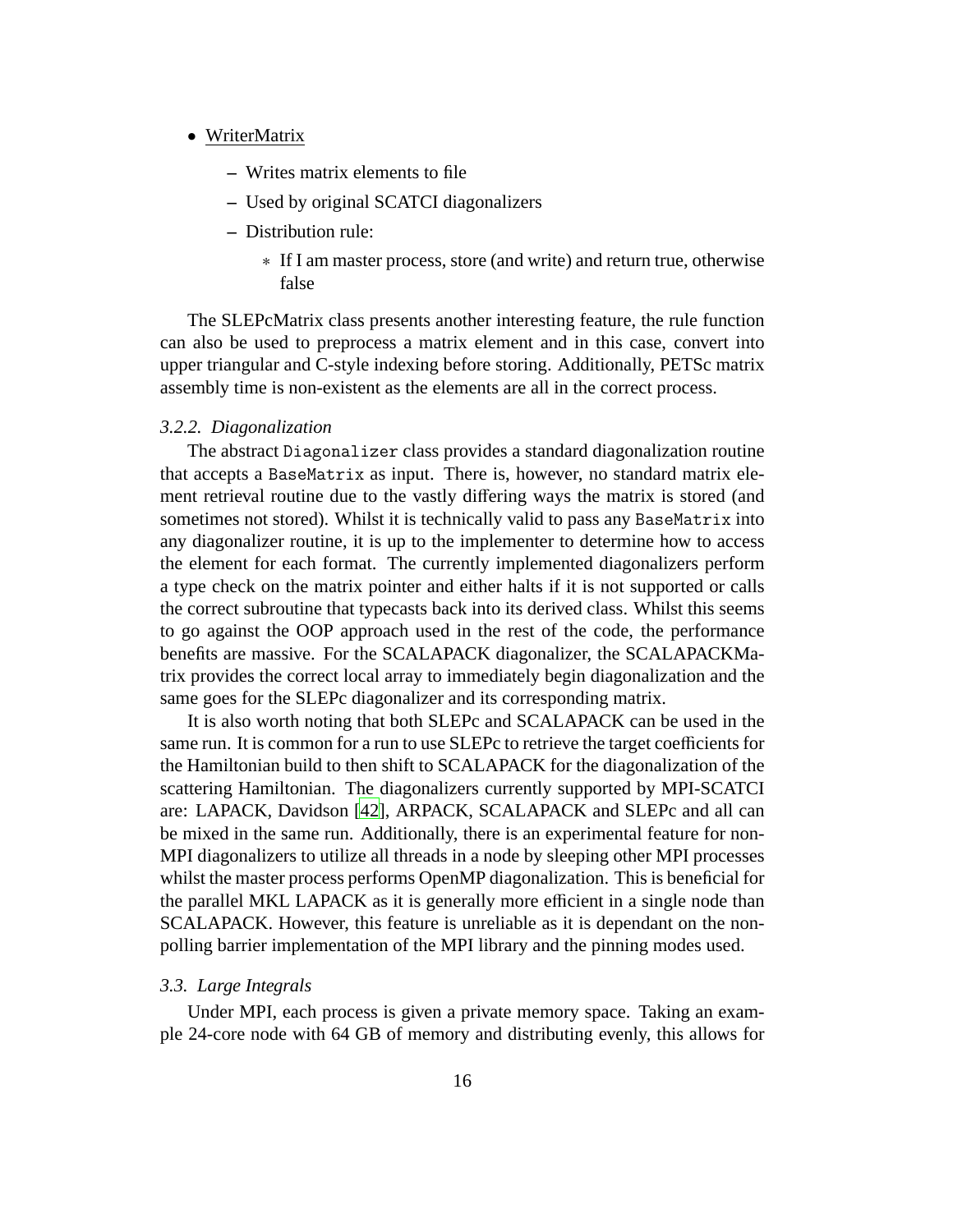a maximum of 2.5 GB per MPI process. Each process must store its own local copy of the CSFs, the local matrix and the integrals with this small amount of memory. The biggest cost comes from the integrals themselves. For instance, a the UKRMol phosphoric acid scattering calculation considered below requires 1.5 GB of memory to store the integrals leaving only 1 GB for everything else. This is a bigger issue with UKRMol+ calculations using B-splines. The integrals for the recent electron-beryllium mono-hydride (BeH) UKRMol+ calculation [\[24\]](#page-25-9) require 3.0 GB, preventing them from being used as one of our example systems. Scattering calculations on larger systems such as uracil using B-splines may require tens of gigabytes of memory to store all of the integrals.

The fundamental issue is that the integral data is being repeated multiple times in each node as illustrated in Figure [7a](#page-17-0). Naturally a method of distributing the integrals is needed and there are many to choose from.

Firstly, an integral scatter method could be implemented where each process has a portion of the integrals and are then moved across when necessary. However it is difficult to predict which integrals are needed by which process and this is compounded by the fact that expansion of the prototype elements can introduce hundreds of differing integrals that are not present within the computing process. In a sense, at each integral evaluation it is likely that there will be a significant degree of communication which will kill performance, especially at higher process counts.

Another method would be to reduce the number of MPI processes in each node but to then restore parallel performance by utilizing OpenMP. A single occurrence of the integral could occur at each node giving us a large amount of memory to store integrals as well as minimizing the communication cost in synchronization as it will only occur at each node rather than each process. However, OpenMP 4.0 support of modern Fortran is still not mature enough and language features such as polymorphism are not fully supported resulting in crashes. Additionally some MPI diagonalizers are not hybrid OpenMP+MPI and therefore suffer in performance.

The method used by MPI-SCATCI utilizes a feature of the MPI-3.0 standard: Shared memory

## *3.3.1. Shared Memory*

Shared memory is a feature which allows a portion of memory to be seen by a group of processes. This feature was actually present in some form with the MPI-2.0 standard through the use of windows but was in a sense a collective operation requiring many synchronizing 'epoch' in order to get or put. Additionally it is not aware of the node-locality of certain processes and assumes remote memory access (RMA) at all times. The MPI-3.0 standard introduces a new communicator: MPI\_COMM\_TYPE\_SHARED. this communicator groups process by which node they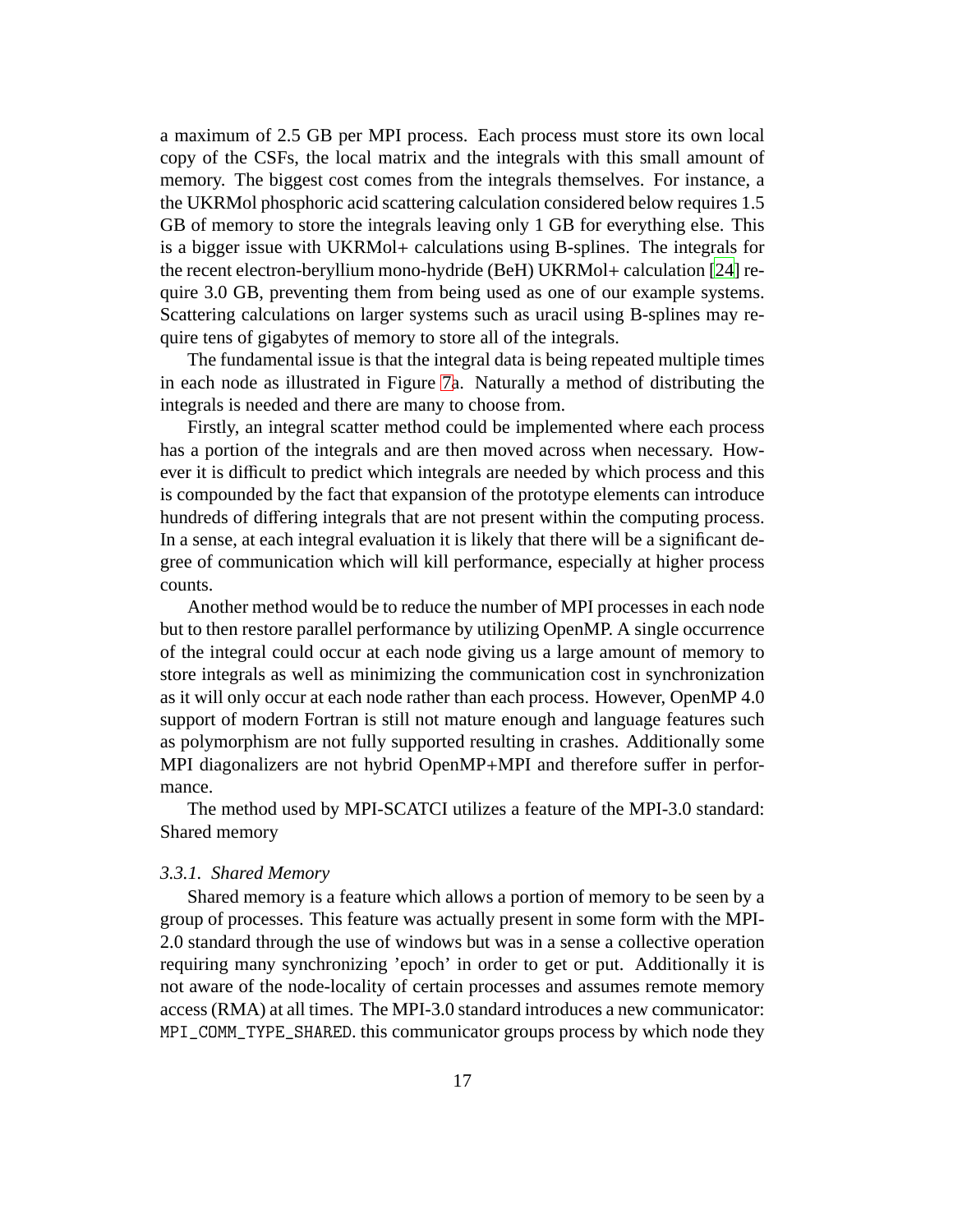

<span id="page-17-0"></span>Figure 7: Two Memory layouts of the integrals for two four-core nodes with interconnect (red) between the two. a) The standard private memory layout under MPI and highlights the amount of repeated data on each compute node. b) MPI-3.0 Shared memory layout, Only a single instance of the integral is loaded for each node.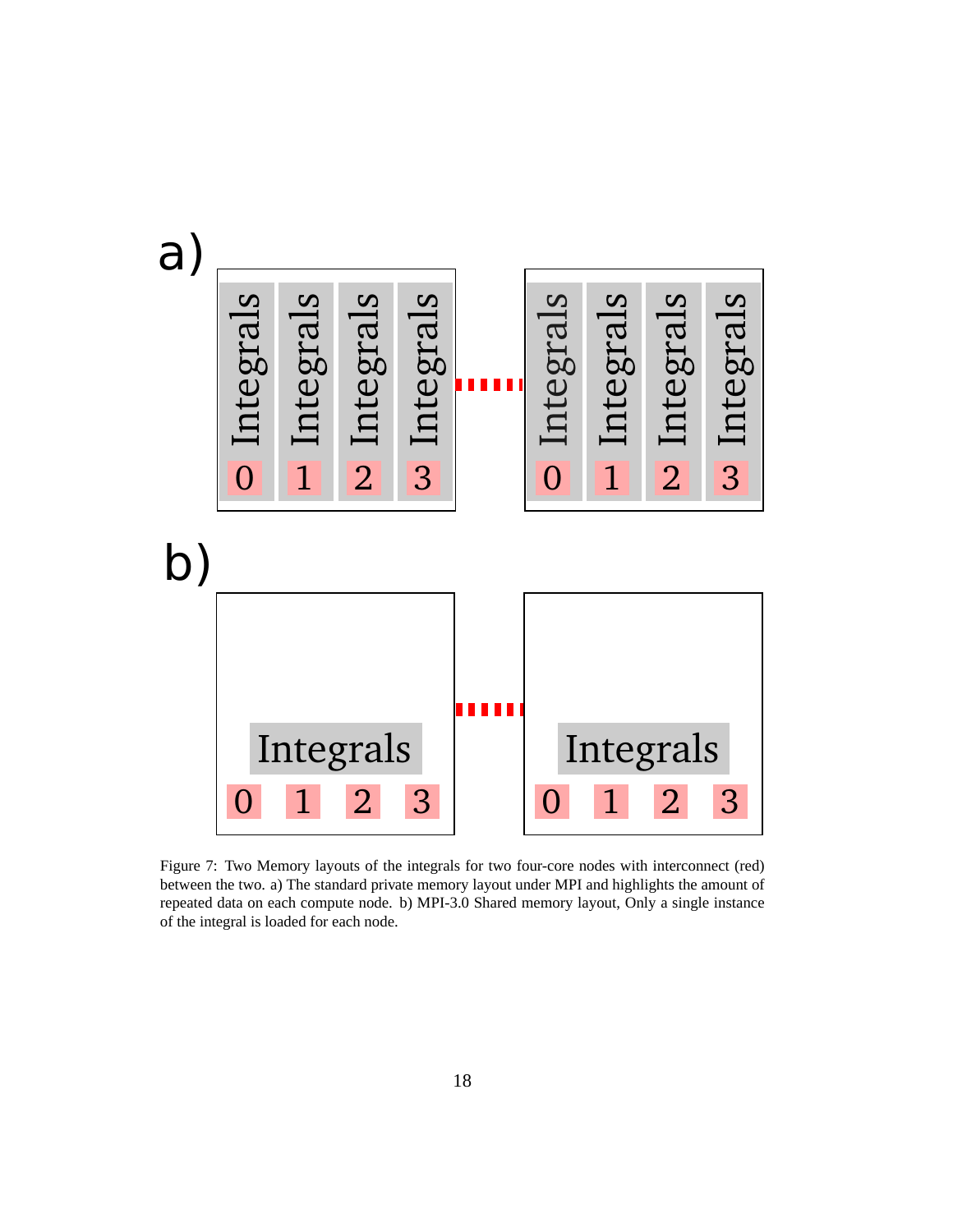occur in. A shared window can be allocated that is node aware and removes the need for RMA, improving memory access times. Additionally there is no need for synchronization for any puts or gets but is still necessary to ensure no race conditions occur. However this is ideal as the integrals, once loaded, become read only eliminating any further fencing on gets. The elimination of fencing also prevents costly cache synchronization steps though there are still local cache misses due to the random access nature of the integrals. The simplicity of this usage is a significant advantage as the shared memory array behaves identically to a normal Fortran array once it has been set up. The memory layout of our integrals now reflects the illustration in Figure [7b](#page-17-0) and affords the code the ability to handle extremely large integrals that fit within the nodes total memory.

A new module was created in order to facilitate this functionality. It replaces the standard Fortran allocate function for arrays that we wish to share. For example, allocating an array for the one electron integrals:

allocate ( one\_e\_int ( num\_one\_e\_int ) , stat = ifail )

Becomes this:

```
one_electron_window =
mpi_memory_allocate_real ( one_e_int , num_one_e_int )
```
If there is no available MPI-3.0 library, this will fallback into the standard Fortran allocate routine. The window variable is used both for determining if shared memory is being used and for deallocation. No other change in the integral routines is necessary. No change in performance has been observed between having a local private copy of the integrals and utilizing shared memory.

## <span id="page-18-0"></span>**4. Performance**

MPI-SCATCI has been successfully run and benchmarked on both University College London's Grace@UCL supercomputing cluster and ARCHER, the UK National Supercomputer Service. Grace@UCL has 360 nodes each with 16 Intel Haswell cores and 64 GB of memory connected by non-blocking Intel Truescale Infiniband. ARCHER's Cray XC30 nodes comprise of two 2.7 GHz, 12-core E5-2697 v2 CPUs with 32 GB each arranged in a non-uniform memory access (NUMA) configuration giving 24 cores and 64 GB total connected with Cray Aries interconnect. The benchmark runs all stored the scattering Hamiltonian on disk rather than in a format ready for diagonalization. This is to allow a better 'apples to apples' comparison to the serial SCATCI code and the fact that we are not assessing the performance of the diagonalizers themselves. This will still test the matrix distribution performance as the runs rely on the WriterMatrix class which can be considered a worst case example due to the included overhead of disk IO.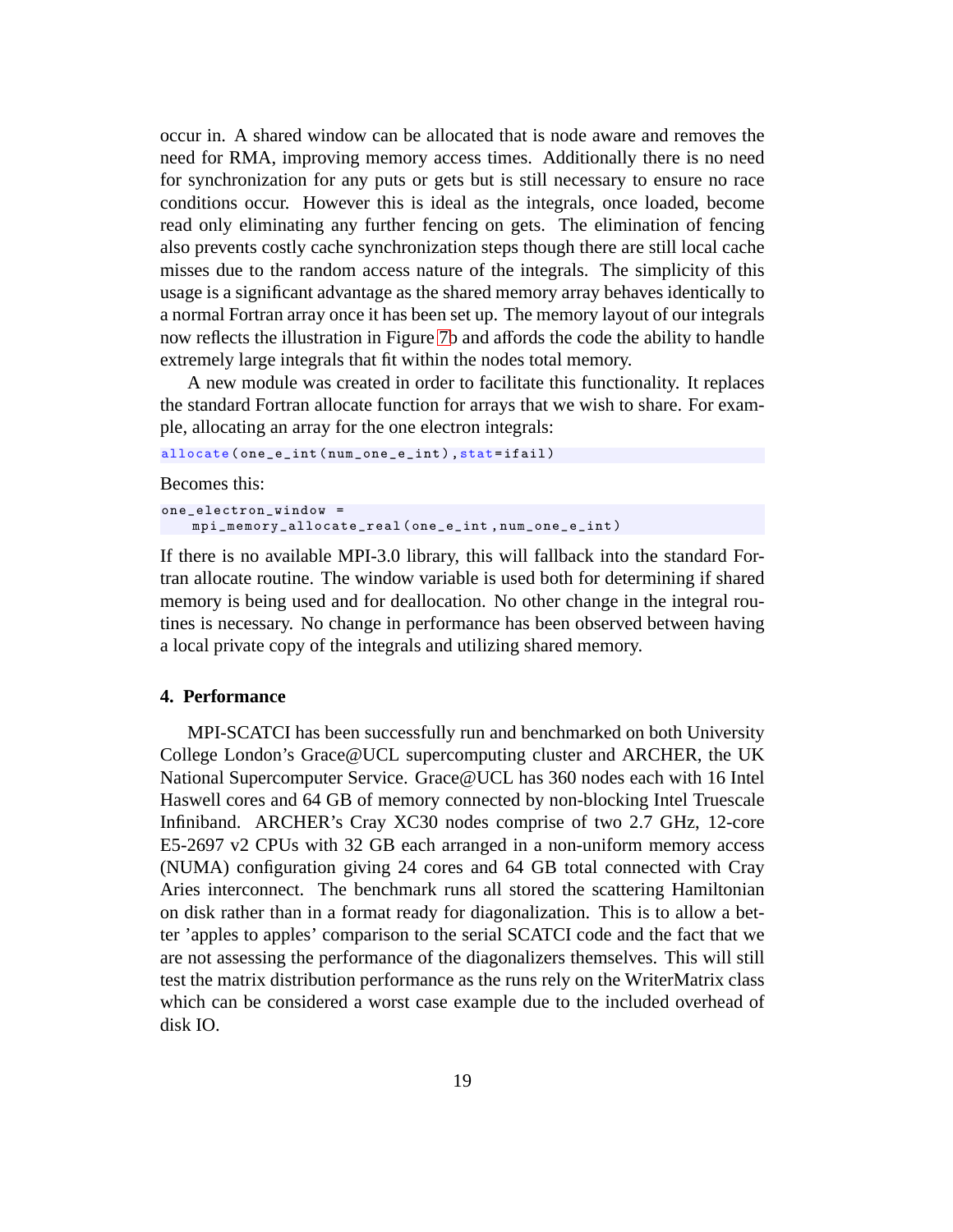The single core build time  $T_0$  is equivalent to the serial SCATCI build time. The ideal time  $T_i$  for  $N_p$  processes is computed as:

<span id="page-19-0"></span>
$$
T_i = \frac{T_0}{N_p} \tag{13}
$$

and is based on the assumption that all aspects of the calculation (including IO) are perfectly parallel. Whilst unrealistic, it at least gives a general sense of how the build times should scale with process count. The update and IO time is the time taken to perform any kind of MPI synchronization which includes the ring cycling of data in the matrix class. Since the WriterMatrix performs a disk write in this step, this overhead is also partially due to IO.

The node counts used were 1, 2, 3, 8 and 50. The total core counts for ARCHER are 24, 48, 72, 192 and 1200 and for Grace@UCL 16, 32, 48, 128 and 800 respectively. The first four tests were used to assess how the scaling behaves incrementally and the last test assesses the affect of synchronization at overly generous core counts.

#### *4.1. Phosphoric acid*

Our phosphoric acid (H3PO4) test is based on the study of Bryjko *et al* [\[43](#page-27-5)]. This is an example of an  $L^2$  heavy calculation. The contracted portion of the matrix is only of size 712 whilst the un-contracted portion is of size 122103 giving a total Hamiltonian size of  $N = 122815$ . The total storage space required for the integrals was 1.5 GB. Using shared memory, the cost to each processor was only 64–96 MB. The serial SCATCI reference time is  $T_0$  =8820 s. A serial single core run on MPI-SCATCI gives a time of 7800 s, a 12% improvement, likely from the more efficient Slater rule code.

Figure [8](#page-20-0) shows the performance scaling for the phosphoric acid calculation. For a single node run on ARCHER, the time taken is 410 s corresponding to a speed up of  $\approx 21$  times and a parallel efficiency of  $\approx 87\%$ . A Grace@UCL single node run is 630 s giving a speed up of 14 and a parallel efficiency of  $\approx$ 87.5%. The speed up behaves linearly up to 72 cores before reducing at 192 cores and approaching the update+IO time at 1200 cores. This reduction comes from the fact that the update time now becomes a significant portion of the total time, reaching to  $\approx$  70% of total and reducing parallel efficiency to  $\approx$  11 %. However it is worth noting the behaviour of the update+IO time is essentially constant as discussed previously and arises solely from the fewer number of updates required in a single run offsetting the communication overhead at higher node counts.

For phosphoric acid, the build phase requires between 1 to 3 nodes for maximum efficiency and reduces the calculation from hours to minutes with higher counts considered overkill. However a higher process count would still be beneficial if one wishes to perform diagonalization afterwards.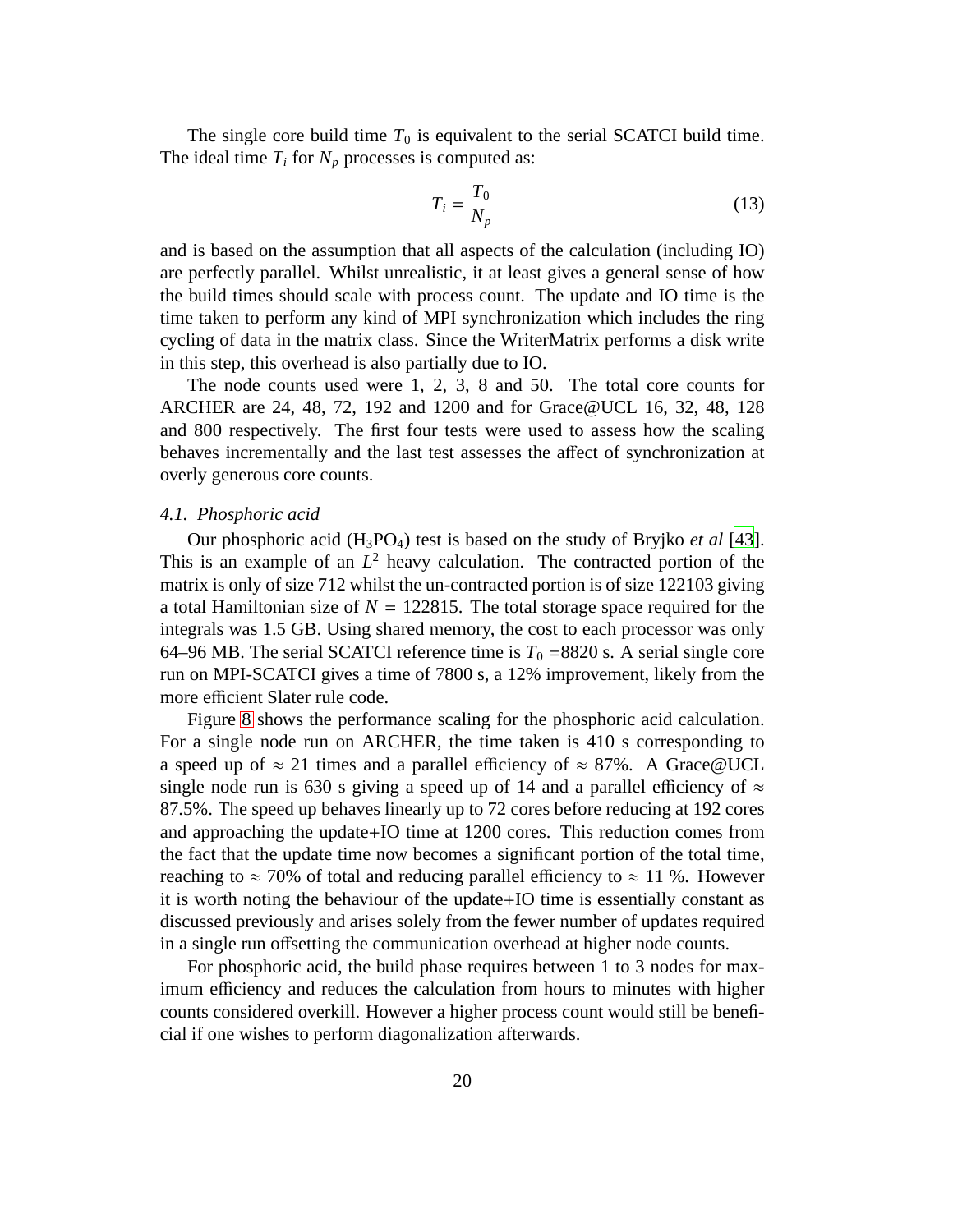

<span id="page-20-0"></span>Figure 8: Time taken (log scale) to build the scattering Hamiltonian for phosphoric acid against process counts (log scale). The size of the Hamiltonian is  $N = 122815$ . The ideal time is computed using Eq. [13.](#page-19-0) The update+IO time is the time taken for MPI synchronization steps that include disk writes by the WriterMatrix. The time taken by MPI-SCATCI includes the update+IO time.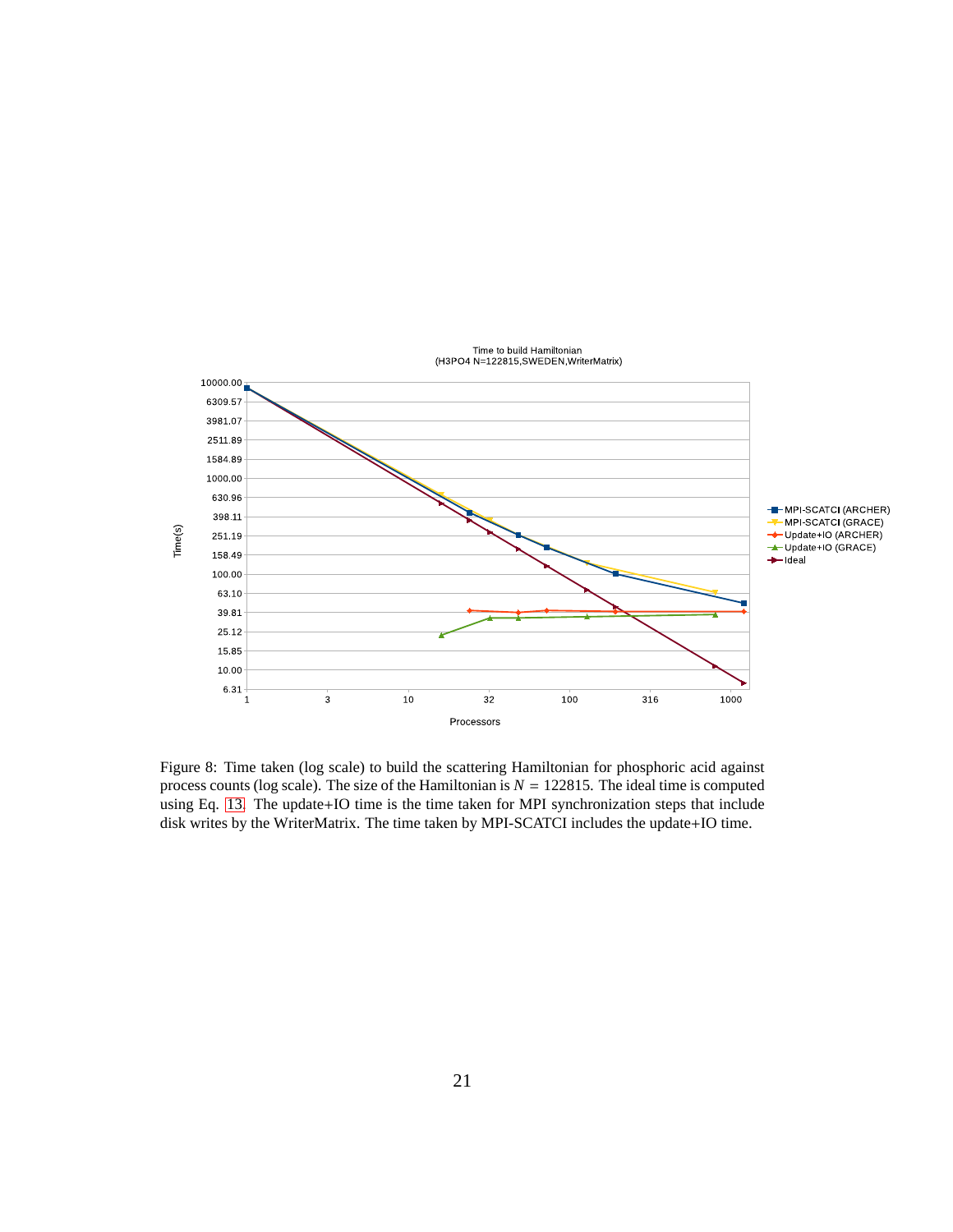

<span id="page-21-0"></span>Figure 9: Time taken (log scale) to build the scattering Hamiltonian for BeH against process counts (log scale). The size of the Hamiltonian is  $N = 30667$ . The ideal time is computed using Eq. [13.](#page-19-0) The update+IO time is the time taken for MPI synchronization steps that include disk writes by the WriterMatrix. The time taken by MPI-SCATCI includes the update+IO time.

#### *4.2. Beryllium mono-hydride*

The Beryllium mono-hydride (BeH) [\[24](#page-25-9)] calculation is a contraction heavy calculation. The contracted portion of the matrix is of dimension 10104 and the *L* 2 portion is of dimension 20563 giving a total dimension of *N* = 30667. Whilst this matrix is significantly smaller than phosphoric acid, it acts as a better system for assessing the scaling of the heavier contraction calculation with its higher number of target symmetries (4) and with  $\approx$  19 target states per target symmetry. The total storage space required for the integrals was 3.0 GB. Using shared memory, the cost to each processor was only 128-196 MB. The reference serial SCATCI time is  $T_0$  =1993.6 s. A serial single core run on MPI-SCATCI gives a time of 1154 s, a 58% improvement from SCATCI.

Figure [9](#page-21-0) shows the performance scaling for the BeH calculation with a reference single core time  $T_0$  =1993.6 s. Almost identically to phosphoric acid, the single node ARCHER run corresponds to a speed up of  $\approx 20$  times and a parallel efficiency of  $\approx 84\%$ . The Grace@UCL single node run gives a 17.3 times speed up giving a >100 % parallel efficiency. However, the parallel efficiency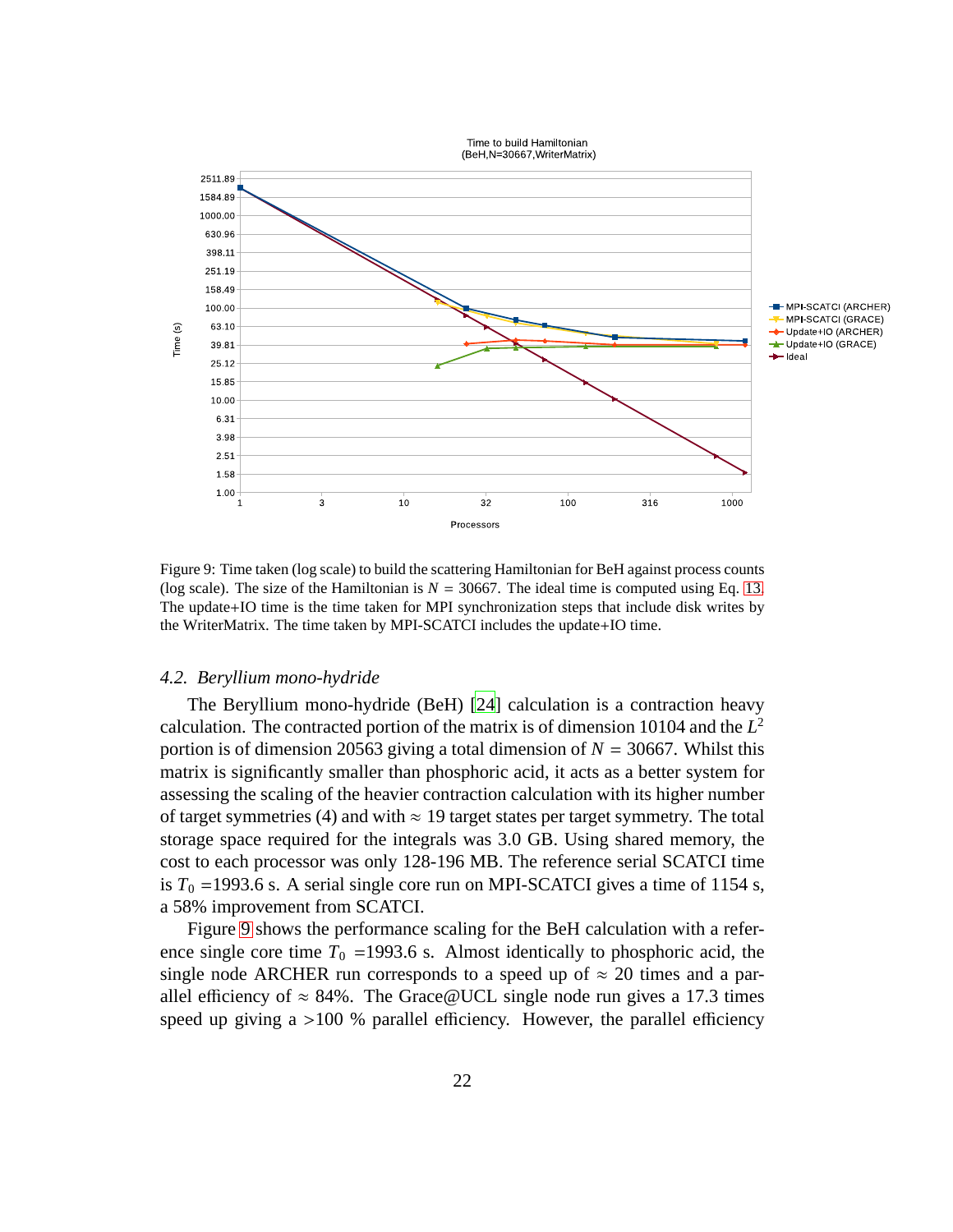drops almost immediately past this core count. This again arises from the update time comprising the majority of the calculation past this point. At 1200 cores the total time has converged with the update time. Interestingly the baseline update time also remains constant across core counts and only increases by 10 % from phosphoric acid. This comes from the increased number of target symmetries that require the prototype symbols to be synchronized for the contracted classes sans class 4. The constant behaviour of this across high process counts may come from the fact that the number of prototype symbols are in the order of thousands and the parallelization reduces this to tens of symbols for each process. These likely fit into a single packet for the interconnect. Therefore the cost may only come from the latency of the interconnect itself which is in the order of nanoseconds. Again, a single node may be considered the sweet spot for build efficiency for BeH and higher counts benefiting diagonalization.

Grace@UCL in general has a slightly lower update time, but this is most likely due to better disk IO as its single node update time is  $\approx 30$  % better than its > 1 node performance. Running a smaller scale test on BeH with 8-12 cores over 1Gbps Ethernet, update times are 91.1 s and 171 s respectively. Considering that the resulting Hamiltonian is  $\approx$  5.6 GB, the update message moving between nodes can be as big as 1 GB, oversaturating the interconnect bandwidth. Since both Infiniband interconnects are in the realm of  $\approx$  50 Gbps, and that each core is limited to a maximum of  $\approx$  2 GB of matrix elements, the Infiniband bandwidth is not fully utilized. Therefore it is most likely the IO bandwidth that is limiting the synchronization time. This is most apparent when using a SCALAPACK Matrix as it only requires a look-up and insertion into an array. For both GRACE and ARCHER, the update times for this matrix type is around  $\approx 17.2$  s.

For both examples, the overall behaviour of the code is that the parallel efficiency is determined by the percentage of the total time taken by the update. In a sense, the update for both matrices is unaffected by core count. The greatest benefit of the code may lie in problems in the order of millions or tens of millions that take days or months to complete. High core counts may reduce these calculations to hours which would still remain significantly greater than the update time.

## **5. Conclusion**

The UKRMol code SCATCI has been rewritten to modern standards with MPI integrated for large parallel build and diagonalization. It exploits OOP paradigms to provide flexibility for future development. A parallelization of the efficient algorithm provided by Tennyson [\[8](#page-24-5)] reduces a 3 hour-long calculation on phosphoric acid to several tens of seconds with only 1-3 nodes. It works by integrating several new parallel algorithms for each class to exploit their particular contraction behaviour in order to achieve a high degree of efficiency. Additionally the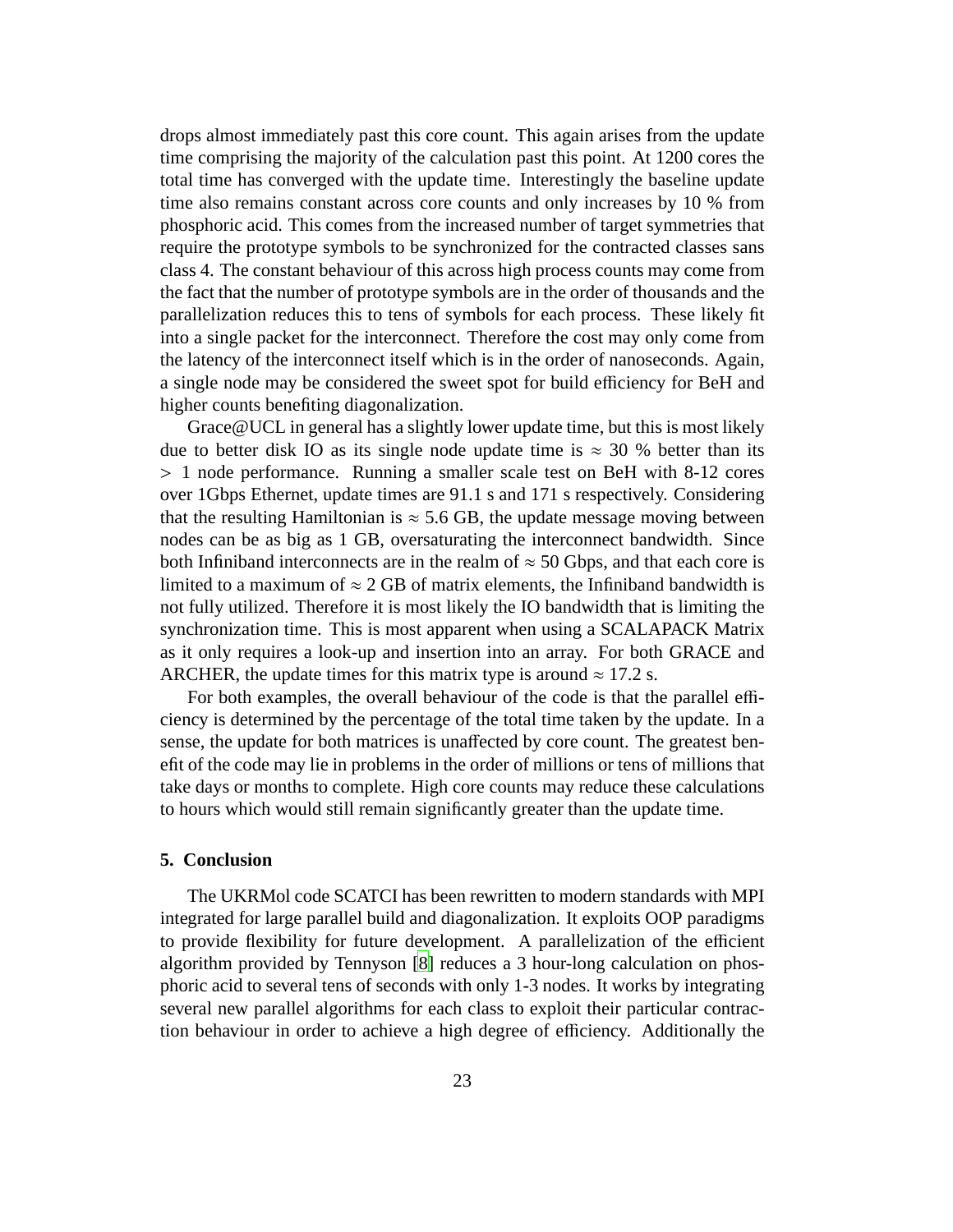code supports LAPACK, ARPACK, SCALAPACK and SLEPc diagonalizers and has the ability to support many more if desired with only a few lines of code.

Use of the R-Matrix with pseudo-states (RMPS) method can rapidly lead to desirable cases where the matrix build is both large (1,000,000+) and computationally demanding [\[23](#page-25-8)]. Such calculations, which are important to model polarization effects in a truly *ab initio* manner [\[44\]](#page-27-6), are the key for studying low-lying resonances in systems such as electron-uracil. Such calculations are currently underway.

This article has focused heavily on electron - molecule scattering aspects of the UK Molecular R-matrix codes. In fact MPI-SCATCI can be used to address other problems. A powerful but not greatly used aspect of the codes is for the studies of high-lying but bound Rydberg states of molecules. Studies have shown the use of scattering wavefunctions provides a much more efficient means of identifying these states than standard quantum-chemistry electronic structure calculations [\[45\]](#page-27-7). The UKRMol codes are also being increasingly used to study photoionisation [\[46](#page-27-8)[–49\]](#page-28-0) and photodetachment [\[50](#page-28-1)]. This use raises an important technical issue with the SCATCI algorithm since the contracted Hamiltonian is based on the use of very lengthy strings of effective configuration state functions (CSFs). These CSFs, which represent entire target CI wavefunctions, do not obey the standard Slater's rules. This means their use in computing the transition dipole moment matrix elements required for photon-driven processes requires special algorithms. Harvey *et al* [\[46](#page-27-8)] have implemented such an algorithm for SCATCI and we anticipate MPI-SCATCI being extensively used for future calculations on processes involving photons.

## **6. Acknowledgements**

This work was funded under the embedded CSE programme of the ARCHER UK National Supercomputing Service (http://www.archer.ac.uk) as project eCSE08- 7. The authors acknowledge the use of the UCL Grace High Performance Computing Facility (Grace@UCL), and associated support services, in the completion of this work. We thank Jimena Gorfinkiel and Zdenek Masin for helpful discussions, and Daniel Darby-Lewis and Kalyan Chakrabarti for help with input files. AFA would also like to thank Dr. Faris N. Al-Refaie, Lamya Ali, Sarfraz and Eri Aziz, and Rory and Annie Gleeson for their support.

## <span id="page-23-0"></span>**References**

[1] K. Bartschat, M. J. Kushner, Electron collisions with atoms, ions, molecules, and surfaces: Fundamental science empowering advances in technology, Proc. Nat. Acad. Sci. 113 (2016) 7026–7034. [doi:{10.1073/pnas.1606132113}](http://dx.doi.org/{10.1073/pnas.1606132113}).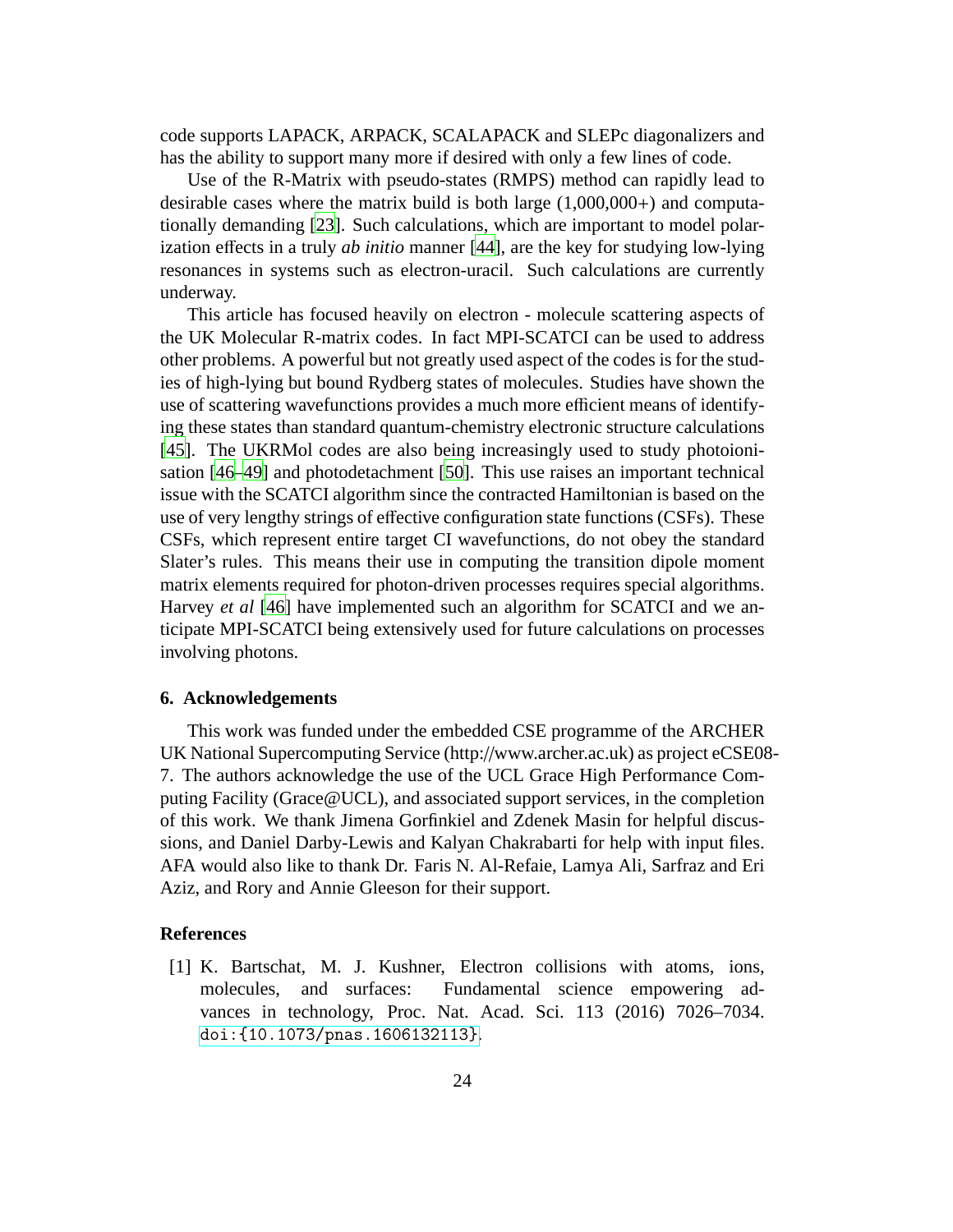- <span id="page-24-0"></span>[2] J. Tennyson, A. Faure, Electron-driven processes in space, in: Gas Phase Chemistry in Space: From elementary particles to complex organic molecules, IOPP, Bristol, UK, 2017.
- <span id="page-24-1"></span>[3] B. Bouda¨ıffa, P. Cloutier, D. Hunting, M. A. Huels, L. Sanche, Resonant Formation of DNA Strand Breaks by Low-Energy (3 to 20 eV) Electrons, Science 287 (2000) 1658–1660. [doi:10.1126/science.287.5458.1658](http://dx.doi.org/10.1126/science.287.5458.1658).
- <span id="page-24-2"></span>[4] K. Bartschat, J. Tennyson, O. Zatsarinny, Quantum-mechanical calculations of cross sections for electron collisions with atoms and molecules, Plasma Proc. Polymers 14 (2017) 1600093. [doi:10.1002/ppap.201600093](http://dx.doi.org/10.1002/ppap.201600093).
- <span id="page-24-3"></span>[5] K. Bartschat, The R-matrix with pseudo-states method: Theory and applications to electron scattering and photoionization, Computer Phys. Comm. 114 (1998) 168–182.
- [6] J. D. Gorfinkiel, J. Tennyson, Electron- $H_3^+$  collisions at intermediate energies, J. Phys. B: At. Mol. Opt. Phys. 37 (2004) L343–L350.
- <span id="page-24-4"></span>[7] J. D. Gorfinkiel, J. Tennyson, Electron impact ionisation of small molecules at intermediate energies: the R-matrix with pseudostates method, J. Phys. B: At. Mol. Opt. Phys. 38 (2005) 1607–1622.
- <span id="page-24-5"></span>[8] J. Tennyson, A new algorithm for Hamiltonian matrix construction in electron-molecule collision calculations, J. Phys. B: At. Mol. Opt. Phys. 29 (1996) 1817–1828.
- <span id="page-24-6"></span>[9] C. J. Gillan, J. Tennyson, P. G. Burke, The UK molecular R-matrix scattering package: a computational perspective, in: W. Huo, F. A. Gianturco (Eds.), Computational methods for Electron-molecule collisions, Plenum, New York, 1995, pp. 239–254.
- <span id="page-24-8"></span>[10] L. A. Morgan, J. Tennyson, C. J. Gillan, The UK molecular R-matrix codes, Comput. Phys. Commun. 114 (1998) 120–128.
- [11] J. M. Carr, P. G. Galiatsatos, J. D. Gorfinkiel, A. G. Harvey, M. A. Lysaght, D. Madden, Z. Mašín, M. Plummer, J. Tennyson, The ukrmol program suite, Eur. Phys. J. D 66 (2012) 58.
- [12] J. Tennyson, D. B. Brown, J. J. Munro, I. Rozum, H. N. Varambhia, N. Vinci, Quantemol-n: an expert system for performing electron molecule collision calculations using the r-matrix method, J. Phys. Conf. Ser. 86 (2007) 012001.
- <span id="page-24-7"></span>[13] Z. Mašín, The UKRMol $+$  codes (2016).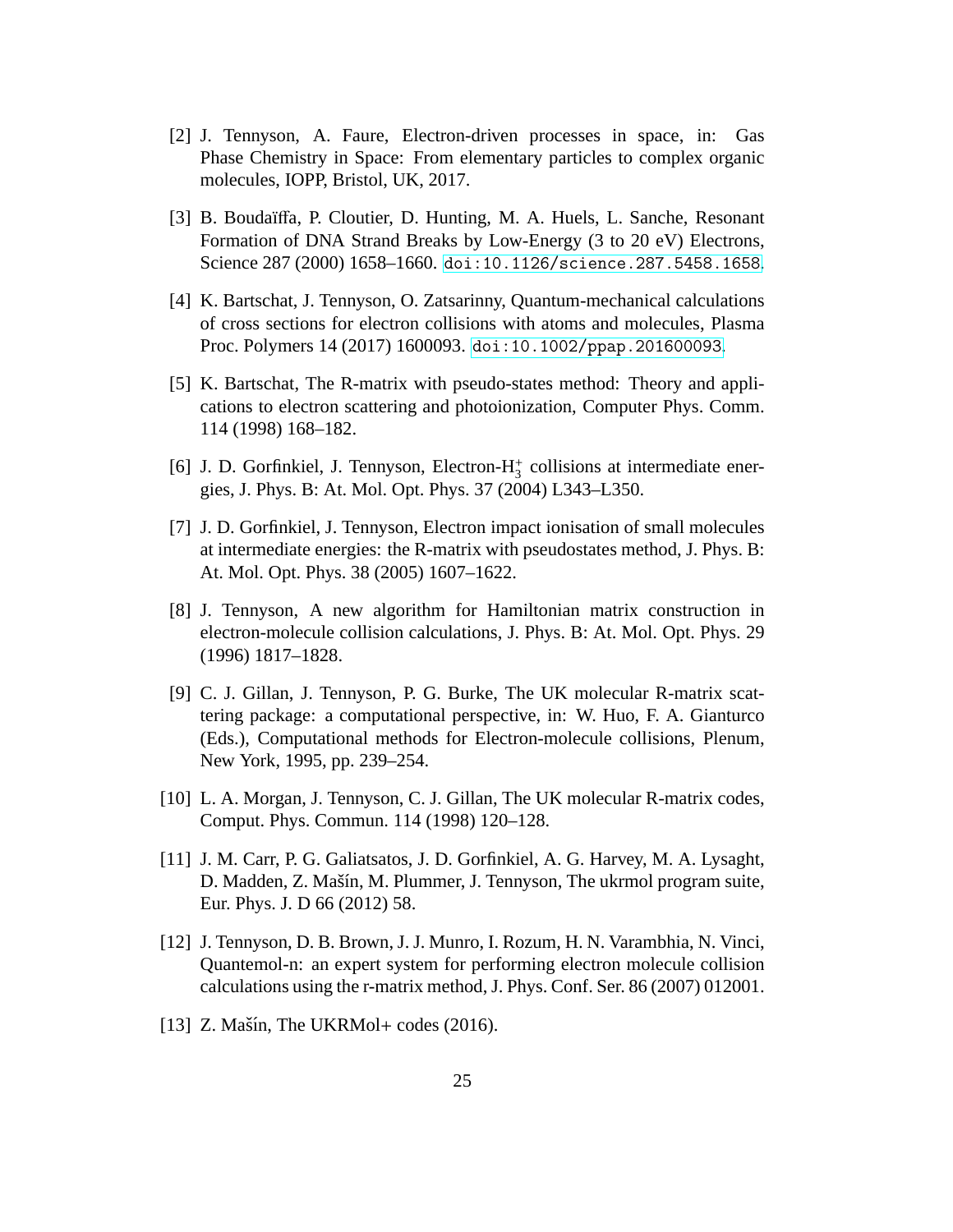- <span id="page-25-0"></span>[14] D. A. Little, J. Tennyson, An R-matrix study of singlet and triplet continuum states of N<sub>2</sub>, J. Phys. B: At. Mol. Opt. Phys. 47 (2014) 105204.
- <span id="page-25-1"></span>[15] S. Kaur, K. L. Baluja, Electron-impact study of SiN using the R-matrix method, Eur. Phys. J. D 69 (2015) 89. [doi:10.1140/epjd/e2015-50530-1](http://dx.doi.org/10.1140/epjd/e2015-50530-1).
- <span id="page-25-2"></span>[16] M. M. Fujimoto, E. V. R. de Lima, J. Tennyson, Low-energy electron collisions with  $CH<sub>3</sub>CN$  and  $CH<sub>3</sub>NC$  isomers, Eur. Phys. J. D 69 (2015) 153. [doi:10.1140/epjd/e2015-60189-1](http://dx.doi.org/10.1140/epjd/e2015-60189-1).
- <span id="page-25-3"></span>[17] A. Dora, L. Bryjko, T. van Mourik, J. Tennyson, R-matrix calculation of lowenergy electron collisions with uracil, J. Chem. Phys. 130 (2009) 164307.
- <span id="page-25-4"></span>[18] Z. Masin, J. D. Gorfinkiel, Resonance formation in low energy electron scattering from uracil, Eur. Phys. J. D 68 (2014) 112. [doi:{10.1140/epjd/e2014-40797-y}](http://dx.doi.org/{10.1140/epjd/e2014-40797-y}).
- <span id="page-25-5"></span>[19] Z. Mašín, J. D. Gorfinkiel, Effect of the third  $\pi$  resonance on the angular distributions for electron-pyrimidine scattering, Eur. Phys. J. D 70 (2016) 151. [doi:10.1140/epjd/e2016-70165-x](http://dx.doi.org/10.1140/epjd/e2016-70165-x).
- <span id="page-25-6"></span>[20] K. L. Baluja, R. Zhang, J. Franz, J. Tennyson, Low-energy positron collisions with water: elastic and rotationally inelastic scattering, J. Phys. B: At. Mol. Opt. Phys. 40 (2007) 3515–3524.
- [21] R. Zhang, K. L. Baluja, J. Franz, J. Tennyson, Positron collisions with molecular hydrogen: cross sections and annihilation parameters calculated using the *R*-matrix with pseudo-states method, J. Phys. B: At. Mol. Opt. Phys. 44 (2011) 035203.
- <span id="page-25-7"></span>[22] R. Zhang, P. G. Galiatsatos, J. Tennyson, Positron collisions with acetylene calculated using the R-matrix with pseudo-states method, J. Phys. B: At. Mol. Opt. Phys. 44 (2011) 195203.
- <span id="page-25-8"></span>[23] G. Halmová, J. D. Gorfinkiel, J. Tennyson, Low and intermediate energy electron collisions with the  $C_2^-$  molecular anion, J. Phys. B: At. Mol. Opt. Phys. 41 (2008) 155201.
- <span id="page-25-9"></span>[24] D. Darby-Lewis, Z. Masin, J. Tennyson, R-Matrix Calculations of electronimpact electronic excitation of BeH, J. Phys. B: At. Mol. Opt. Phys.
- <span id="page-25-10"></span>[25] J. Tennyson, Partitioned R-matrix theory for molecules, J. Phys. B: At. Mol. Opt. Phys. 37 (2004) 1061–1071.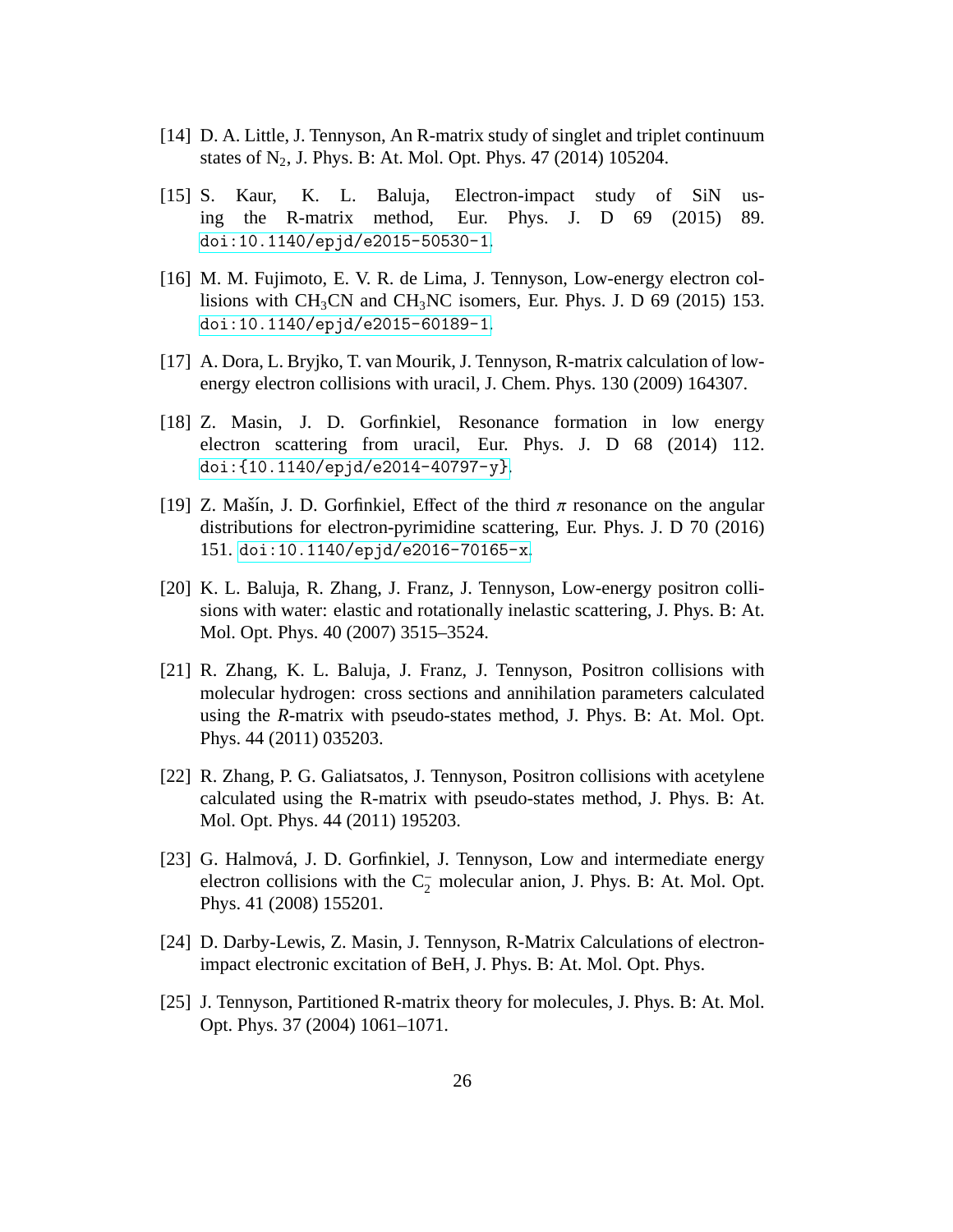- <span id="page-26-0"></span>[26] J. Tennyson, Electron - molecule collision calculations using the R-matrix method, Phys. Rep. 491 (2010) 29–76.
- <span id="page-26-1"></span>[27] B. Liu, M. Yoshimine, The alchemy configuration-interaction method .1. the symbolic matrix-method for determining elements of matrix operators, J. Chem. Phys. 74 (1981) 612–616.
- <span id="page-26-2"></span>[28] M. Yoshimine, CONSTRUCTION OF HAMILTONIAN MATRIX IN LARGE CONFIGURATION INTERACTION CALCULATIONS, J. Comput. Phys. 11 (1973) 449–454.
- <span id="page-26-3"></span>[29] L. A. Morgan, J. Tennyson, Electron impact excitation cross sections for CO, J. Phys. B: At. Mol. Opt. Phys. 26 (1993) 2429–2441.
- <span id="page-26-4"></span>[30] A. Scemama, E. Giner, An efficient implementation of Slater-Condon rules, ArXiv e-prints[arXiv:1311.6244](http://arxiv.org/abs/1311.6244).
- <span id="page-26-5"></span>[31] J. D. Gorfinkiel, L. A. Morgan, J. Tennyson, Electron impact dissociative excitation of water within the adiabatic nuclei approximation, J. Phys. B: At. Mol. Opt. Phys. 35 (2002) 543–555.
- <span id="page-26-6"></span>[32] E. Anderson, Z. Bai, C. Bischof, S. Blackford, J. Demmel, J. Dongarra, J. Du Croz, A. Greenbaum, S. Hammarling, A. McKenney, D. Sorensen, LA-PACK Users' Guide, 3rd Edition, Society for Industrial and Applied Mathematics, Philadelphia, PA, 1999.
- <span id="page-26-7"></span>[33] R. B. Lehoucq, D. C. Sorensen, C. Yang, ARPACK Users' Guide: Solution of Large-scale Eigenvalue Problems with Implicitly Restarted Arnoldi Methods (Software, Environments and Tools), Society for Industrial & Applied Mathematics, U.S., 1998, see http://www.caam.rice.edu/software/ARPACK/.
- <span id="page-26-8"></span>[34] J. Tennyson, P. G. Burke, K. A. Berrington, Generation of continuum orbitals for molecular R-matrix calculations using lagrange orthogonalisation, Comput. Phys. Commun. 47 (1987) 207–212.
- <span id="page-26-9"></span>[35] L. A. Morgan, C. J. Gillan, J. Tennyson, X. Chen, R-matrix calculations for polyatomic molecules: electron scattering by  $N_2O$ , J. Phys. B: At. Mol. Opt. Phys. 30 (1997) 4087–4096.
- <span id="page-26-10"></span>[36] D. T. Stibbe, J. Tennyson, Ab initio calculations of vibrationally resolved resonances in electron collisions with  $H_2$ , HD and  $D_2$ , Phys. Rev. Lett. 79 (1997) 4116–4119.
- <span id="page-26-11"></span>[37] A. E. Orel, T. N. Rescigno, B. H. Lengsfield III, Dissociative excitation of HeH<sup>+</sup> by electron-impact, Phys. Rev. A 44 (1991) 4328–4335.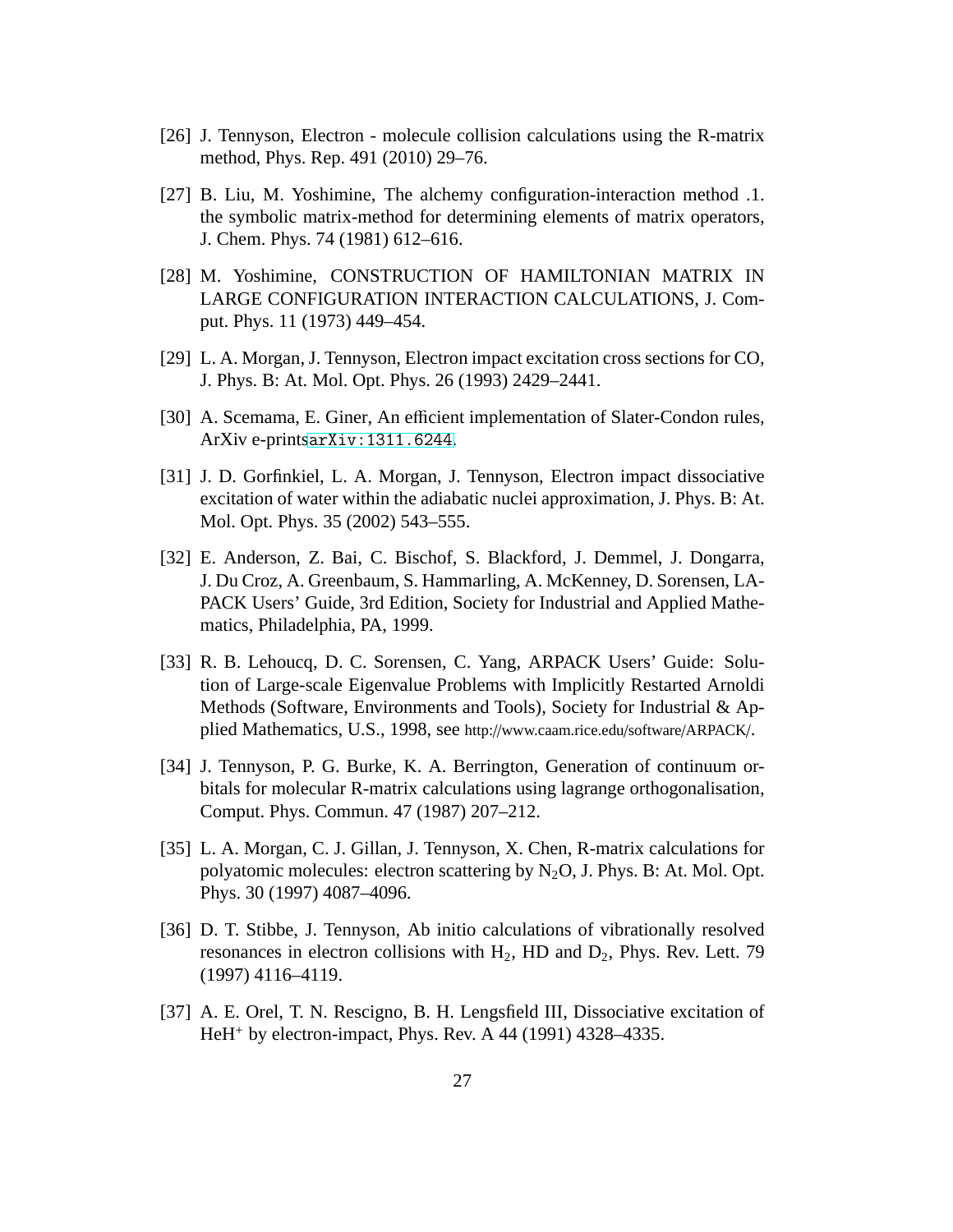- <span id="page-27-0"></span>[38] C. J. Gillan, J. Tennyson, B. M. McLaughlin, P. G. Burke, Low energy electron impact excitation of the nitrogen molecule: optically forbidden transitions, J. Phys. B: At. Mol. Opt. Phys. 29 (1996) 1531–1547.
- <span id="page-27-1"></span>[39] J. Tennyson, Phase factors in electron-molecule collision calculations, Comput. Phys. Commun. 100 (1997) 26–30.
- <span id="page-27-2"></span>[40] L. S. Blackford, J. Choi, A. Cleary, E. D'Azevedo, J. Demmel, I. Dhillon, J. Dongarra, S. Hammarling, G. Henry, A. Petitet, K. Stanley, D. Walker, R. C. Whaley, ScaLAPACK Users' Guide, Society for Industrial and Applied Mathematics, Philadelphia, PA, 1997.
- <span id="page-27-3"></span>[41] V. Hernandez, J. E. Roman, V. Vidal, SLEPc: A scalable and flexible toolkit for the solution of eigenvalue problems, ACM Trans. Math. Software 31 (3) (2005) 351–362.
- <span id="page-27-4"></span>[42] A. Stathopoulos, C. F. Fischer, A DAVIDSON PROGRAM FOR FINDING A FEW SELECTED EXTREME EIGENPAIRS OF A LARGE, SPARSE, REAL, SYMMETRICAL MATRIX, Comput. Phys. Commun. 79 (1994) 268–290. [doi:{10.1016/0010-4655\(94\)90073-6}](http://dx.doi.org/{10.1016/0010-4655(94)90073-6}).
- <span id="page-27-5"></span>[43] L. Bryjko, T. van Mourik, A. Dora, J. Tennyson, *r*-matrix calculation of low-energy electron collisions with phosphoric acid, J. Phys. B: At. Mol. Opt. Phys. 43 (2010) 235203.
- <span id="page-27-6"></span>[44] M. Jones, J. Tennyson, On the use of pseudostates to calculate molecular polarizabilities, J. Phys. B: At. Mol. Opt. Phys. 43 (2010) 045101.
- <span id="page-27-7"></span>[45] D. A. Little, J. Tennyson, Singlet and triplet *ab initio Rydberg states of N*2, J. Phys. B: At. Mol. Opt. Phys. 46 (2013) 145102.
- <span id="page-27-8"></span>[46] A. G. Harvey, D. S. Brambila, F. Morales, O. Smirnova, An R-matrix approach to electron-photon-molecule collisions: photoelectron angular distributions from aligned molecules, J. Phys. B: At. Mol. Opt. Phys. 47 (2014) 215005. [doi:{10.1088/0953-4075/47/21/215005}](http://dx.doi.org/{10.1088/0953-4075/47/21/215005}).
- [47] A. Rouzee, A. G. Harvey, F. Kelkensberg, D. Brambila, W. K. Siu, G. Gademann, O. Smirnova, M. J. J. Vrakking, Imaging the electronic structure of valence orbitals in the XUV ionization of aligned molecules, J. Phys. B: At. Mol. Opt. Phys. 47 (2014) 124017. [doi:{10.1088/0953-4075/47/12/124017}](http://dx.doi.org/{10.1088/0953-4075/47/12/124017}).
- [48] D. S. Brambila, A. G. Harvey, Z. Masin, J. D. Gorfinkiel, O. Smirnova, The role of multichannel effects in the photoionization of the  $NO<sub>2</sub>$  molecule: an